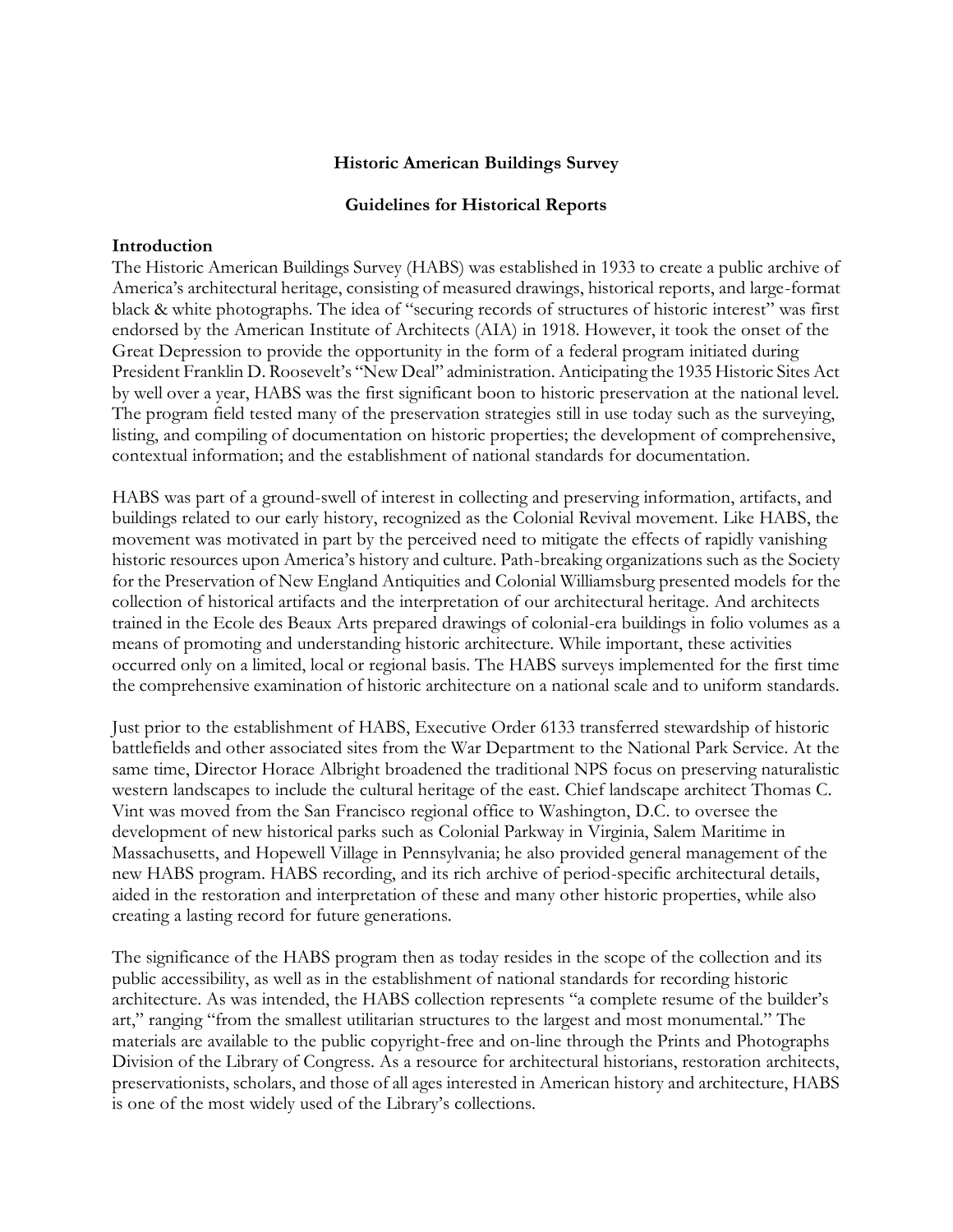HABS is also responsible for the development of standards for the production of drawings, histories, and photographs, as well as the criteria for preparing the documentation for inclusion in the Collection currently recognized as the *Secretary of the Interior's Standards and Guidelines for Architectural and Engineering Documentation*. The resulting documentation comes from three sources today. The HABS Washington Office produces documentation in-house and fields teams (made up primarily of students) all over the country. HABS also receives documentation from the mitigation program satisfying Sections 106/110 of the National Historic Preservation Act. Historians preparing mitigation documentation should contact the appropriate regional National Park Service office or HABS Washington staff with any questions and for a review of the reports. HABS also accepts donated documentation from interested members of the public, such as student-work in university programs or consultants in the cultural resources field.

# **Formats**

HABS has developed a short format and an outline format to guide historians in researching and writing reports. Determining whether to use the short form or longer outline format depends on the complexity of the building or site, the amount of information available, and the allocated time to work on the project. **At a minimum, each building or site should have a short format report accompanying the graphical (measured drawings, photographs) documentation**.

The **short form** report is several pages in length and has prescribed entries. It should be used in cases wherein research time is limited or research yields little information on the building.

The short form can also be the basis for a **field survey** form, wherein large numbers of historic buildings need a concise and consistent assessment, either as part of documentation for a complex of buildings such as military base, college campus, or farmstead, for an historic district or region, or as part of an initial study of a category of buildings wherein one or two representative examples will be extensively recorded. The short form categories would then be adapted to include not only the name of building, surveyor (historian), and sponsoring organization, and the location, but also prevailing structural types, repetitive features or the unusual ones, materials, condition, plan and site layout, buildings uses and so on, making for a field survey form that anticipates shared characteristics and notes the material evidence that will later influence a determination of historical, architectural, and technological importance. Recent examples of field surveys include the Quaker Meeting House study (1997-99) and the Philadelphia Carnegie Library study (2007-08). A sample survey form from the Quaker Meeting House survey and one from the Philadelphia Carnegie Library project are in Appendix E.

The **outline format** prescribes the historical information and physical aspects of the building, complex of buildings, or site to be discussed, *although topics within the sections can be expanded or omitted as appropriate*. The first section of the outline addresses the physical history of the building, including significant dates in the initial planning and construction as well as in later alterations, plus names of the designers and suppliers. The historical context of the building is also addressed here. The second section concerns the architectural information, with categories intended to produce an analysis and description of the building form as it exists at the time of the site visit. Also in this section is a component for some discussion of the landscape including designed elements and plan, as well as reference to outbuildings and supporting structures on site. The final section of the outline is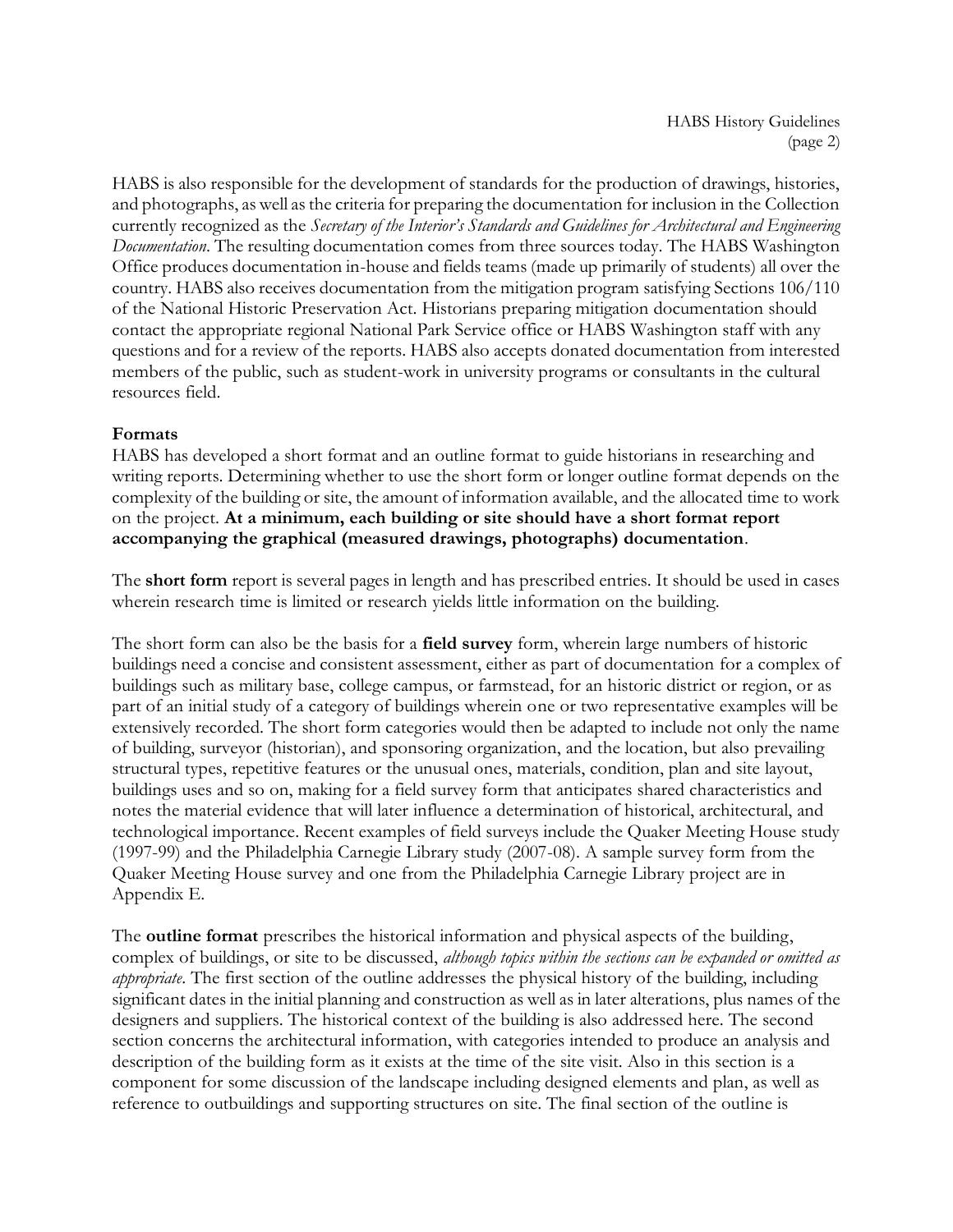bibliographic in nature, including all sources of information as well as other potential resources not investigated, as appropriate.

For groups of buildings, such as those in a complex or those surveyed for a historic district or as representative types from a particular region, different questions must be asked than for an individual structure. Try to include the following information: 1) Physical context, that is how it relates to the surrounding environment; 2) Historical context, primarily concerning the buildings" relationship to the historical development of the surrounding area and to trends in local and national histories; 3) Specific historical data, including the dates of initial planning and development, any changes in plan and evolution, individuals such as architects, city planners, and developers, associated with the site studied, and associated historical events; 4) Physical description of the site according to the original plan, as it has changed over time, and as it is at the present. For individual buildings or structures identified as part of a complex, these broader questions frame the overall narrative but information on the specific buildings within the complex must also be included in the supporting reports submitted for those individual buildings and structures. The HABS Washington Office or the NPS regional offices can offer guidance on a case-by-case basis.

Regardless of the format selected, the historical report should be written in simple language, without excessively specialized terminology. HABS follows the *Chicago Manual of Style* guidelines, which are simplified in Kate L. Turabian, *A Manual for Writers of Term Papers, Theses, and Dissertations*. For architectural terms, Cyril L. Harris, *Historic Architecture Sourcebook*, or the *Getty Art History Information Program's Art & Architecture Thesaurus* can serve as guides. Grammar and punctuation conventions observed by HABS are found within these guidelines. Indicate sources for all information in footnotes following the *Chicago Manual of Style*, and cross-reference relevant measured drawings, photographs and other historical reports in the HABS/HAER/HALS collection. All historical reports are to be prepared on a computer using Microsoft Word software and submitted in hard copy and electronic forms. The reports are single-spaced. Keep formatting simple, adding images, tables or charts as appendices at the end of the report. If historic images are used, a copyright release form must be obtained from the repository or owner of the image in advance of submission. The copy right release form is included as an appendix to this document and pdf versions of the form can be obtained from the HABS Washington Office.

# **Short Format**

The short form HABS report uses the following headings and is generally only a few pages in length. Page length varies from one to two pages up to around ten pages, depending on the resource, access to materials, and time available for research.

- **Name**: The name section is essentially a heading, centered at the top of the page. It includes the full name of the program, HABS, the name of the structure, and the HABS number. See the Appendices for information on the HABS number and assigning the historic name.
- **Location**: This includes the address, city or town, county, and state. In the second paragraph a coordinate should be provided that locates the building or site. See the Appendices for information on assigning coordinates.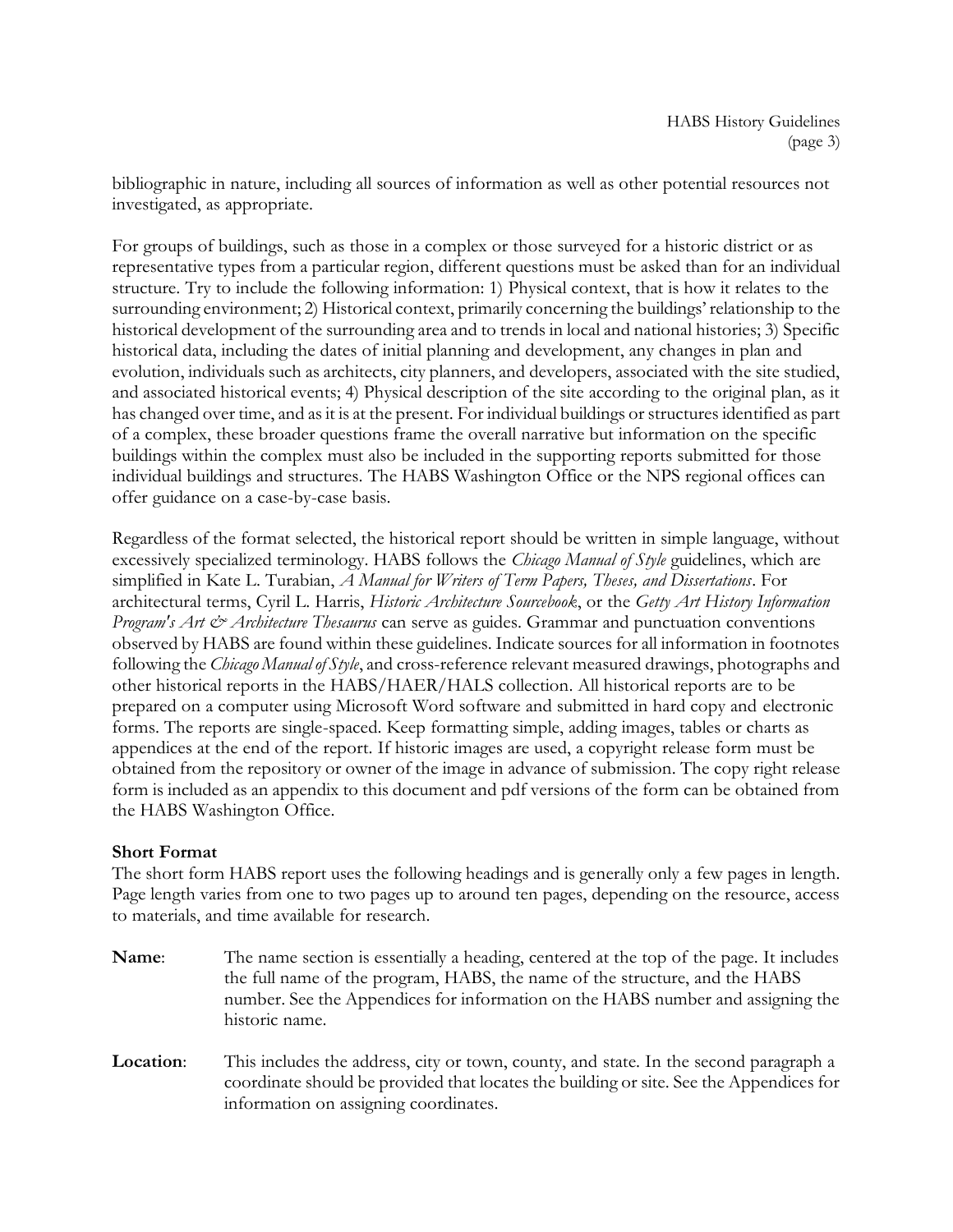- **Significance**: This succinct statement presents the rationale for recording the building or site, emphasizing its significance in the local, regional, or national context. It should highlight both historical and architectural aspects of the building and its relationship to its environment.
- **Description**: The description should cover the physical characteristics of the building, past and present.
- **History**: Include in this section the date of construction, the name(s) of the architect(s) or builder(s), ownership information, and various uses of the building or site over time.
- **Sources**: Citations of sources used.
- **Historian(s)**: In addition to the name(s) of the author(s), include the author affiliation(s) and the general completion date of the report.

### **Project**

**Information**: This is a summary of those involved in preparing the documentation, including the measured drawings, photographs, and historical report. Sponsor and cooperating organizations should also be named here.

Examples of the short form historical report are available at the HABS website, [www.nps.gov/history/hdp/habs/index.htm](http://www.nps.gov/history/hdp/habs/index.htm)

# **Outline Format**

The headings used in the outline may be deleted or expanded as necessary depending on available research. Formatting of the report as an outline and with proper headings and indentations is expected.

- **Name**: The name section is essentially a heading, centered at the top of the page. It includes the full name of the program, HABS, the name of the structure, and the HABS number. See the Appendices for information on the HABS number and assigning the historic name.
- **Location**: This includes the address, city or town, county, and state. In the second paragraph a coordinate should be provided that locates the building or site. See the Appendices for information on assigning coordinates.

# **Present Owner/**

**Occupant:** This refers to the current owner(s), who may or may not be the occupant, so both need to be addressed here.

**Present Use:** This is a brief statement explaining how or for what the building or site is used.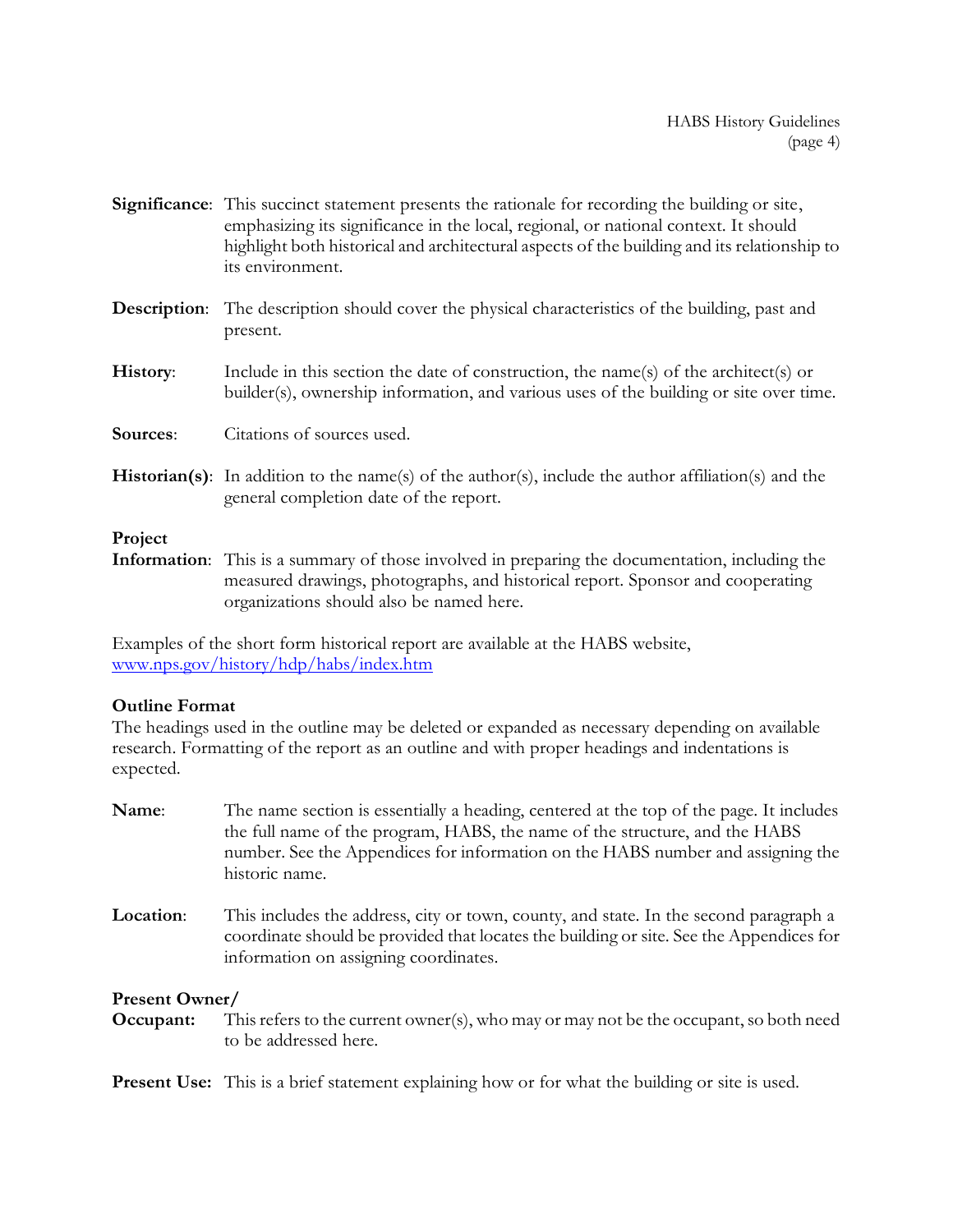- **Significance**: This succinct statement presents the rationale for recording the building or site, emphasizing its significance in the local, regional, or national context. It should highlight both historical and architectural aspects of the building and its relationship to its environment. This statement will be expanded in following sections.
- **Historian(s)**: In addition to the name(s) of the author(s), include the author affiliation(s) and the completion date of the report.

# **Project**

**Information**: This is a summary of those involved in preparing the documentation, including the measured drawings, photographs, and historical report. Sponsor and cooperating organizations should also be named here.

# [**On subsequent pages:]**

## **Part I. Historical Information**

## **A. Physical History**

**1. Date of erection:** This refers to the initial date(s) of construction. If the date is unknown, state "Not known." If no exact date can be determined, but an estimate is possible, indicate by using "ca." and suggest reason for the estimate, such as local tradition or stylistic evidence, or a change in tax assessments. Include sources for all dates cited.

**2. Architect:** A brief biographic entry is appropriate here, especially if the architect is not well known or is a local figure. The heading can be changed from "architect" to reflect the appropriate title of the designer of the building. State "Not known" or "None," as necessary.

**3. Original and subsequent owners, occupants, uses:** The owners, occupants and uses have a varying degree of importance, depending on the kind of structure being documented. For some buildings, such as churches, this section is less important. For houses that are owner-occupied, only the owners need be charted. But for rental houses or commercial buildings, knowing the occupants or uses as well as the owners can be informative. Change the category as needed.

A chain of title is the best way to establish the owners, especially for rural buildings. The owners of urban buildings are often better documented through tax books, but the utility of either depends on the locality. A legal description of the property (lot and square number) should precede the list of owners. The property need only be researched to the time of construction. If the tenants changed frequently during a particular time period, and these changes have not affected the structure, a brief summary of the occupants can be offered, such as "1915-35, numerous commercial enterprises."

**4. Builder, contractor, suppliers:** This section can include items such as the construction firm or the source of the building materials. The heading can be changed to reflect the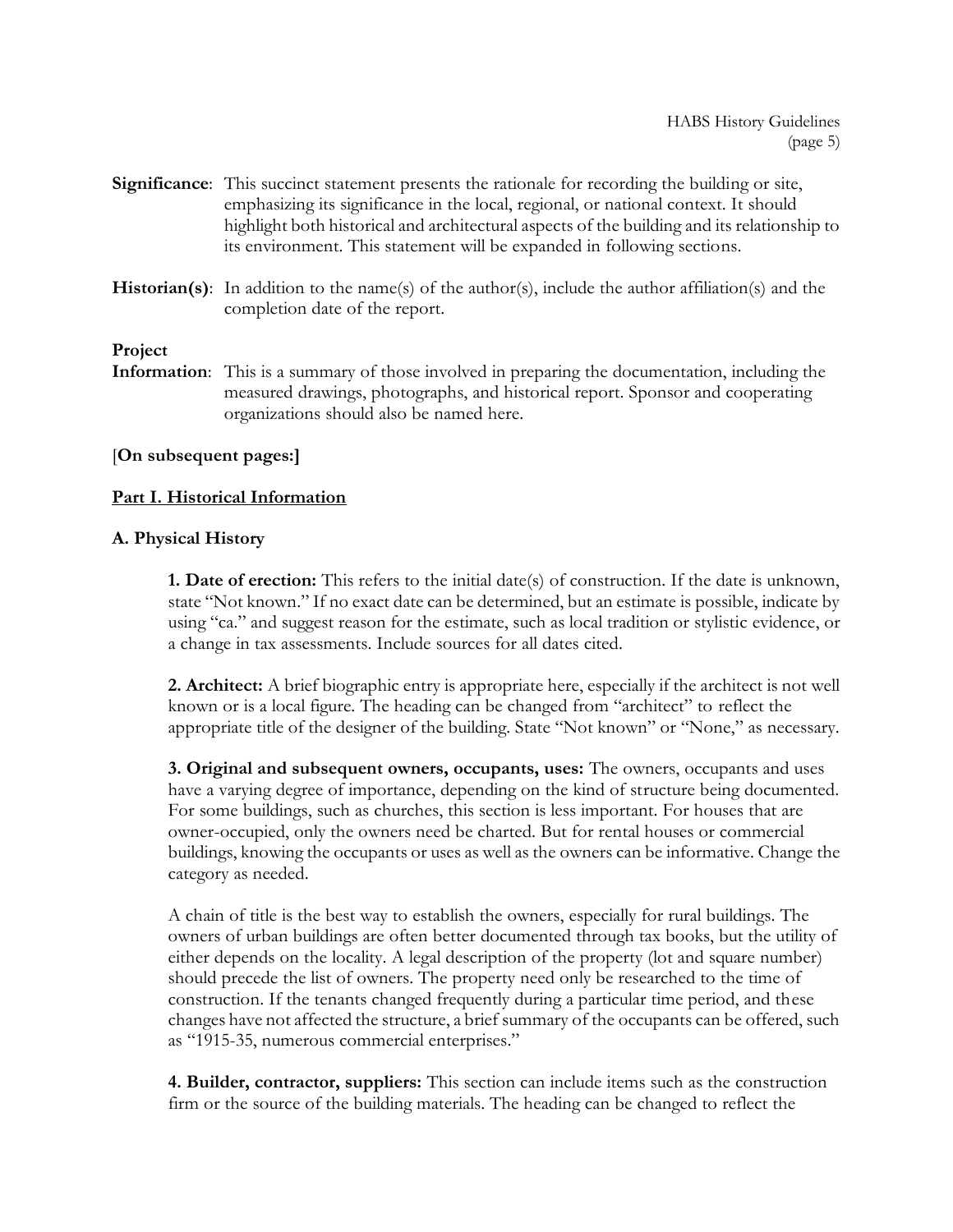appropriate title of those involved. If the responsible parties are not known, indicate this by writing "Not Known."

**5. Original plans and construction:** Include a capsule description of the structure"s original appearance. Original drawings, perspectives, and early views should be described. Contemporary descriptions from newspapers, contracts, and letters can be quoted or summarized. Material from past residents or from physical examination of the structure may contribute to the narrative on its original appearance.

**6. Alterations and additions:** Dates of alterations and additions are included here, along with a description of the changes and the person(s) responsible. Deal with this material chronologically and devote a separate paragraph to each major change. Not all evidence comes from documents; the physical structure can provide valuable information. Note if an alteration is based on physical evidence and estimate the date, if possible, noting that it is an estimation. Use graphic sources as well; old photographs and drawings can be a valuable tool.

# **B. Historical Context**

The context of a building can vary tremendously and is essentially what you make it. This section expands the brief significance statement given at the beginning of the report by examining the building"s place in the larger context of national, regional, and local history as well as in architectural history. Consider not only the general history of the building, but also its relationship to its environs and the persons and events associated with its establishment and development.

# **Part II. Architectural Information**

The purpose of the written architectural information is to supplement the information provided by measured drawings and photographs, so the descriptions need not be exacting in detail if graphics are available. The descriptions should be clear and concise and touch on all significant features of the building.

# **A. General statement**

**1. Architectural character:** This is a statement on the architectural interest or merit of the building, with particular emphasis on unusual or rare features. Information included in this section should help answer the questions of what distinguishes the building in terms of design? and how does it reflect boarder architectural trends and patterns?

**2. Condition of fabric:** An assessment of the condition of the fabric and structural and mechanical systems, such as those found in Historic Structures Reports, is not necessary. Rather, this section calls for a general appraisal of the overall condition of the building at the time of research. Information on specific features can be enumerated under the appropriate heading.

# **B. Description of Exterior**

**1. Overall dimensions:** The dimensions are expressed either in numbers (rounded to the nearest inch; front dimension given first) or in general terms, such as bays and stories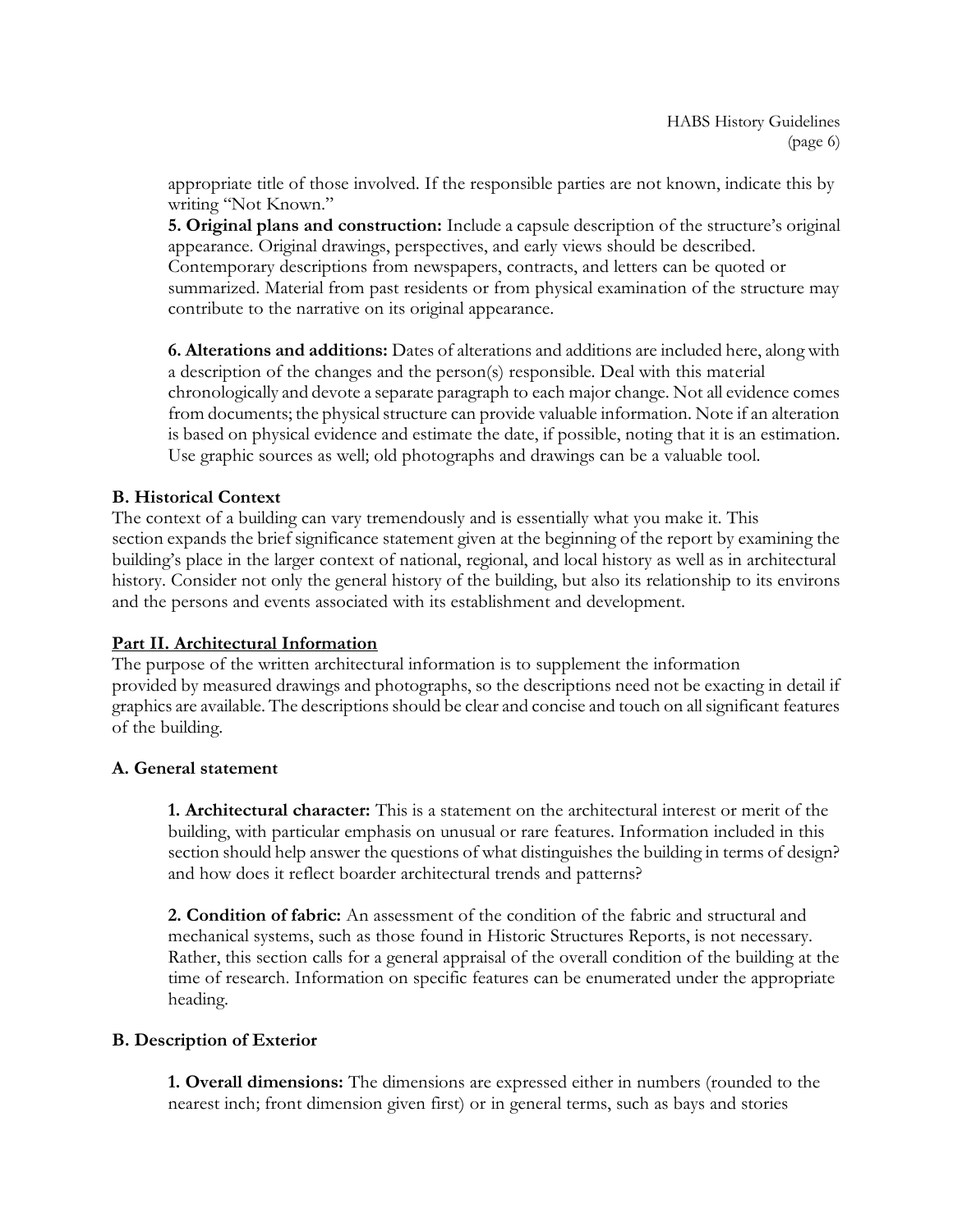(fenestrated attics count as a half story). Include layout and shape. Both the main section and wings are included here.

**2. Foundations:** Include material, thickness, water table.

**3. Walls:** Include overall finish materials and ornamental features on elevations, such as quoins, pilasters, and belt courses. When a building is stuccoed, also note the material underneath. Mention details such as the bond of a brick wall, whether the stone is laid randomly or in courses, the color and texture of the materials, the type and source of stone if known.

**4. Structural system, framing:** A thorough description of the structural system is important, since this information is often not readily apparent. Note wall type, such as load-bearing or curtain wall, floor systems, and roof framing.

**5. Porches, stoops, balconies, porticoes, bulkheads:** Describe materials, form including roof, details, and location. Include a paragraph on each major porch; others can be described briefly.

**6. Chimneys:** Mention materials, number, form, and location.

# **7. Openings**

**a. Doorways and doors:** Include location, description, and trim.

**b. Windows and shutters:** Include fenestration, type (such as casement, two-over-two-light double-hung sash), sills, lintels, trim, and shutters. If there are a variety of windows, characterize them generally.

# **8. Roof**

**a. Shape, covering:** Include shape, such as gable, hip, or gambrel, and materials.

**b. Cornice, eaves:** Include materials, form, notable features, and gutter system.

**c. Dormers, cupolas, towers:** Include number, location, and individual descriptions.

# **C. Description of Interior**

**1. Floor plans:** If there are measured drawings or sketch plans, describe the general layout. If there are no drawings, be more specific. Start with the lowest floor and proceed to the top. If two or more floors are identical, combine the descriptions. A sketch drawing of the plan is recommended, particularly if no measured drawings accompany the report.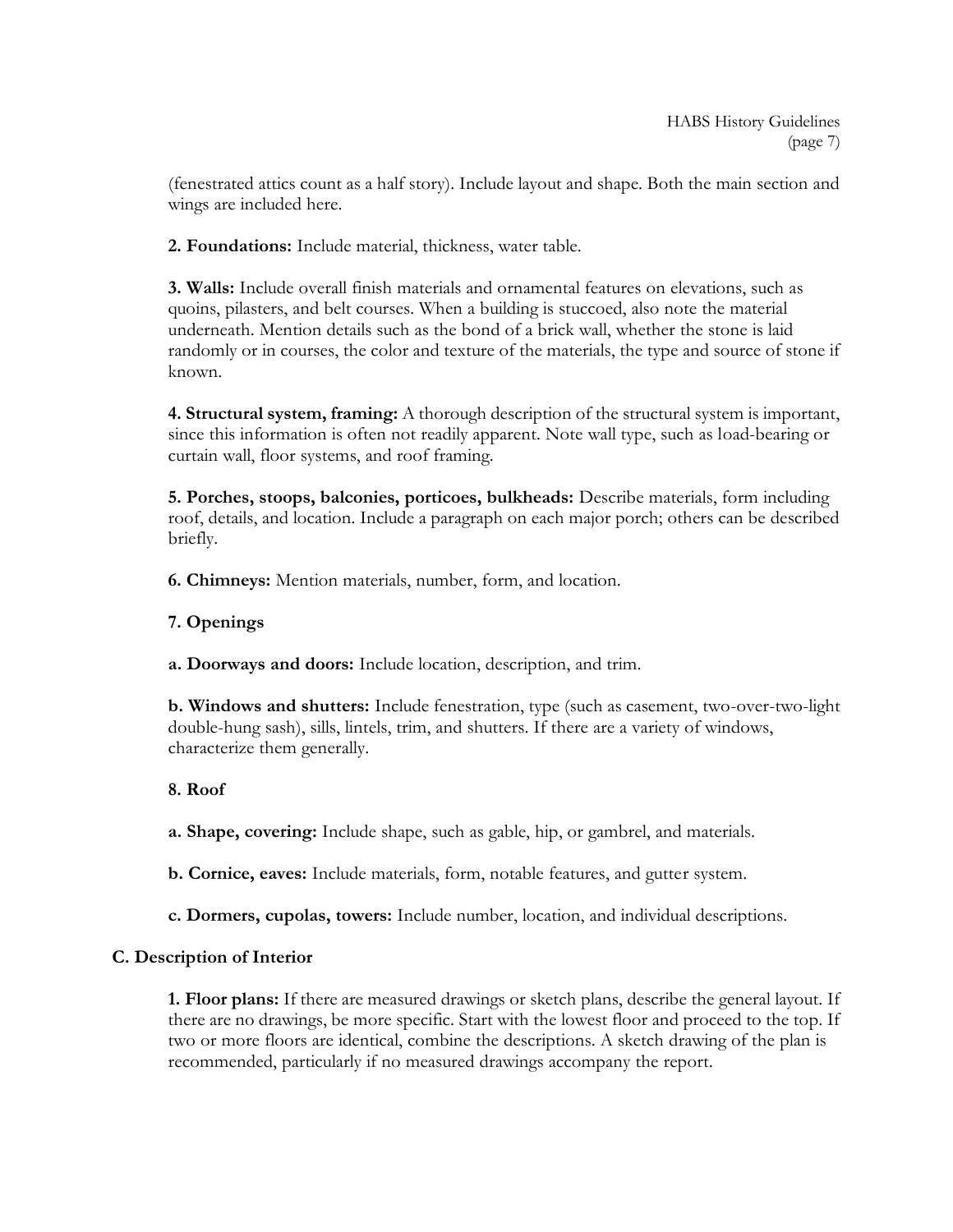**2. Stairways:** Include location (if not mentioned above) and describe type, railing, balusters, and ornamental features.

**3. Flooring:** Include material, finish, and color. Describe width of boards and direction they run.

**4. Wall and ceiling finish:** Include finish materials, paneling, color, wallpaper, and decorative details of note. Mention location of specific features being discussed.

# **5. Openings**

**a. Doorways and doors:** Include a description of the characteristic type found and individual descriptions of notable ones, including paneling, color, finish, and trim. Mention location of specific doors being discussed.

**b. Windows:** Include any notable interior window trim. Discuss natural lighting features and provisions for borrowing light from other interior spaces.

**6. Decorative features and trim:** Include woodwork not described above, cabinets, built-in features, fireplace treatments, and notable ornamental features. Mention materials and location of specific features being discussed.

**7. Hardware:** Describe original or notable hinges, knobs, locks, latches, window hardware, and fireplace hardware. Mention location of specific features being discussed.

# **8. Mechanical equipment**

**a. Heating, air conditioning, ventilation:** Describe original and present systems, and any remaining devices of interest.

**b. Lighting:** Describe original lighting fixtures and those of interest. Mention location of each being discussed.

**c. Plumbing:** Describe original systems and any systems of interest.

**d. Use any appropriate heading:** Include any feature appropriate for the structure, such as elevators and call-bell systems.

**9. Original furnishings:** Describe and locate any pieces of historical interest, such as furniture, draperies, and carpets, original to the structure.

# **D. Site**

**1. Historic landscape design:** Include layout, character, plantings, and walks of original or historic landscape treatments. Historical information, such as dates of certain features, may be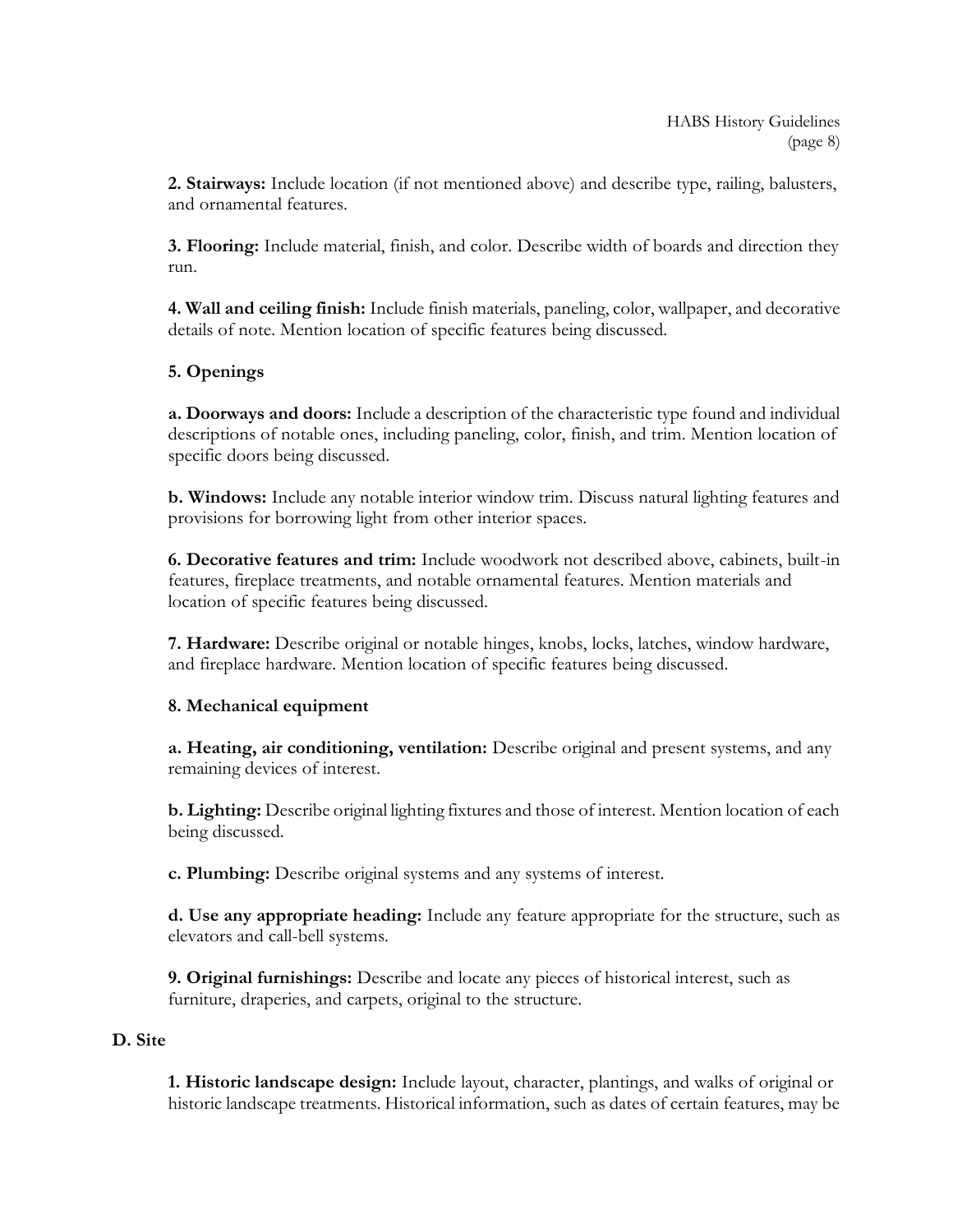appropriate here. In general, this section is the venue for analysis of the relationship of a building or structure to its environs, and for discussion of any special accommodations made with regard to that setting.

**2. Outbuildings:** Include a separate description of each outbuilding, including the location and function of each structure, and historical information if it has not been included above.

# **Part III. Sources of Information**

This is an essential section of the historical report that directs subsequent researchers to all pertinent sources. Be sure to include complete bibliographic information on every source located. For primary sources, it is helpful to include the institution or archives at which the document is housed or some annotation.

**A. Architectural drawings:** Include the date and location of the drawings and note anything significant, such as features not built as originally planned. Not only are original drawings useful, but alteration drawings should be noted too.

**B. Early Views:** Include photographs, engravings, and other images. If known, specify medium, artist, date, publisher, and plate size. Give the location of the item and include information such as a negative number needed for ordering a copy. A note on the importance of the view is useful, such as "north front of church before tower was removed."

**C. Interviews:** Include the name of the person interviewed, the date and place of the interview, and the person"s association with the structure or site.

**D. Selected Sources:** If the written sources are extensive, divide them into primary and secondary, or unpublished and published. Unpublished materials should always be accompanied by their archival location. Include items such as deed books, inventories, censuses, tax records, insurance records, manuscripts, letters, and historical society files.

**E. Likely Sources Not Yet Investigated:** List here anything not referred to for this report, but known or thought to contain further or related information.

**F. Supplemental Material:** Supplemental material can be graphic or written, and it is usually put at the very end of the report (copyright permitting) or in the field notes.

Examples of historical report in the outline format are available at the HABS website, [www.nps.gov/history/hdp/habs/index.htm](http://www.nps.gov/history/hdp/habs/index.htm) and a synopsis of the categories for the outline format, providing the headings "at a glance," is included as Appendix D.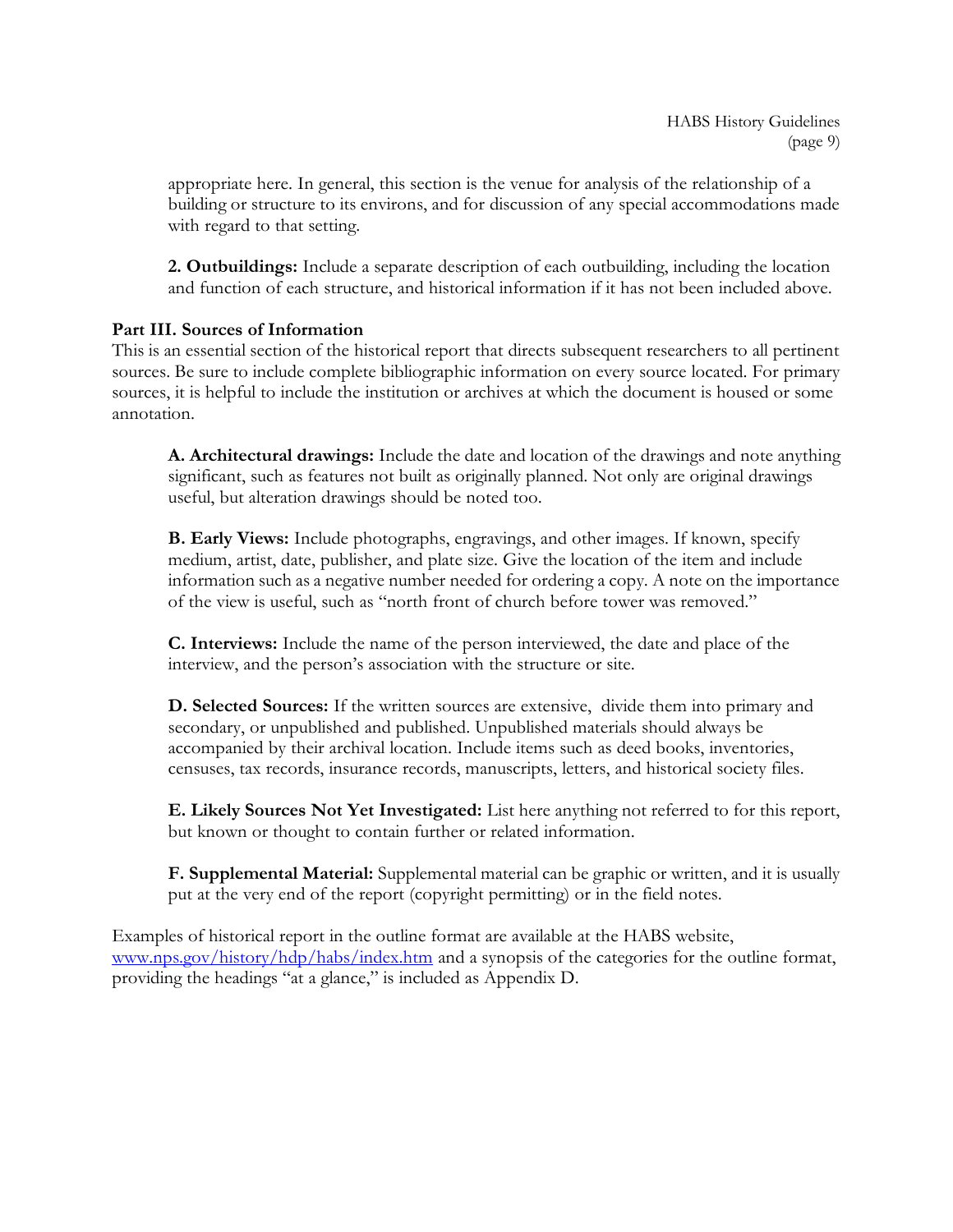# **Appendix A. General Guidelines for HABS Documentation**

### **HABS Number**

Every building is assigned a HABS number, which becomes its identifying number within the HABS collection. The number consists of a two-letter state abbreviation, hyphen, and number. Contact the HABS Washington Office or NPS regional office to receive a HABS number and for additional guidance. The HABS number must appear on every item of documentation sent to the Library of Congress, including all those sent as part of the field records. The HABS number goes in the header of every page of the historical report, right justified. In the first page of the HABS report, the program name and building name are centered at the top of the page, using the following format:

## HISTORIC AMERICAN BUILDINGS SURVEY BUILDING NAME

and on each successive page of the report, the building name and HABS number are included in a header, right justified, as shown in the following:

> BUILDING NAME HABS No. XX-# (page #)

The name of the building or site is written using all capital letters. The HABS number is always preceded by the words "HABS No." to differentiate it from items in the HAER and HALS collections.

If a complex is being documented, the site as a whole will receive a HABS number, such as: Fort Tejon, HABS No. CA-39. Each building that is part of the complex will receive a subsidiary number, such as: Fort Tejon Barracks No. 1, HABS No. CA-39-A.

### **Assigning Names to Structures and Sites**

For the HABS collection, the *historic* name is the primary name of the building, structure or site as this will not change with each new owner or use. Often determining the historic name requires research, though generally it corresponds to the original owner of a house, or designated use of a public or commercial building. Occasionally, the recognized historic name of a house is not the personal name of the owner, but a designated name like George Washington"s Mount Vernon. For groups of buildings, use the traditional name as the primary name, such as that of the neighborhood, rather than historic district or other administrative designations. Always note the origin or source of the historic name in the text of the report.

Occasionally the historic name is not well known, and researchers using the HABS records may not be able to identify a structure by that designation. Secondary names, which are common or current names, are included to aid in the use of HABS records. More than one secondary name can be included, such as for the WILLIAM PENN TAVERN which has two: Gruber House and Obolds Hotel. Secondary names are demarcated by parenthesis in the HABS document headings, as shown below: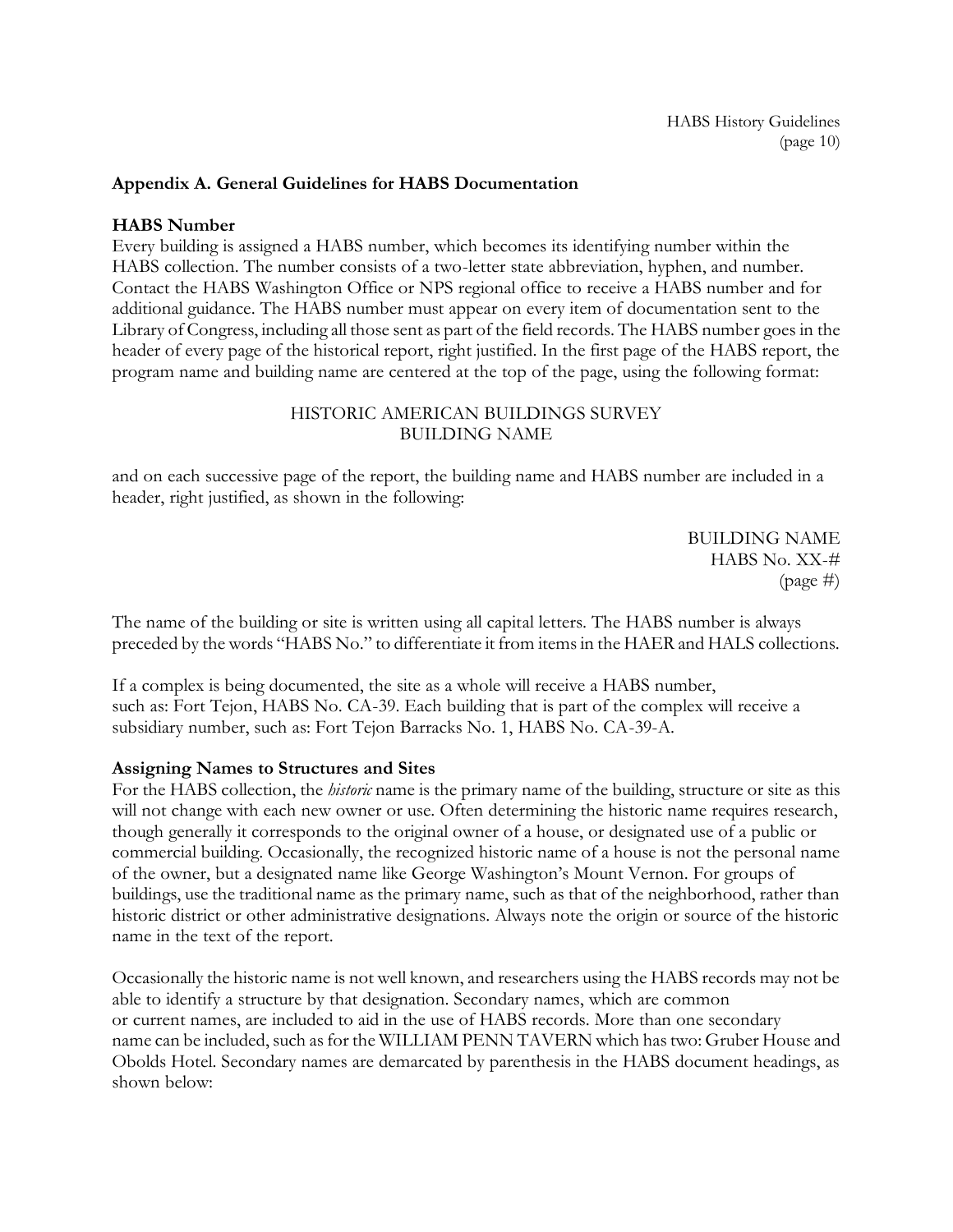## WILLIAM PENN TAVERN (Gruber House, Obolds Hotel)

If a later owner was particularly prominent or was responsible for a substantial alteration or addition, that name is linked to the original owner"s name by a hyphen, such as: BROWN-GARRISON HOUSE. Avoid excessive use of hyphenated names. If the building is a church, include the denomination in the name, such as: ST. MARK'S EPISCOPAL CHURCH.

Do not use qualifiers such as "Now the ..." or "Currently" as part of the name since such notations eventually will be outdated. Also avoid using words such as "Old" in the name, unless it is part of the recognized name.

If the historic name cannot be determined, the address, augmented by a general designation, is used as the name. Examples include the following:

549 ELM Street (House) 201 MAIN Street (Commercial Building)

When appropriate, the current name will suffice as the secondary name.

201 MAIN Street (Joe's Bar)

In the case of complexes containing several buildings, the overall complex name is used in the first part of the name, followed by the individual structure.

Fort Tejon, Barracks No. 1

# **Determining Location**

The location includes the number and street, the city or town, county, and state. Locations are handled somewhat differently for urban and rural areas.

For urban areas, use the number and street, such as: 512 Main Street, followed by the corner or intersection in parentheses if appropriate, such as: 500 Main Street (northwest corner of Oak). If the street name is a number, use the local convention to determine whether to write it in digits or words: 54 E. 42nd Street, 301 Seventh Avenue. If the property is large, indicate streets bounding it, such as:

West side of Main Street, between Oak Avenue and Elm Street West side of Main Street, bounded by Court, Oak, and Elm streets.

In small towns or rural areas, a more descriptive address is required. In towns, relate the structure to the nearest named street or local landmark, and for more remote places, place the building in relation to a nearby roadway or natural landmark. Examples include:

South side of Main Street, 0.5 mile west of Oak Avenue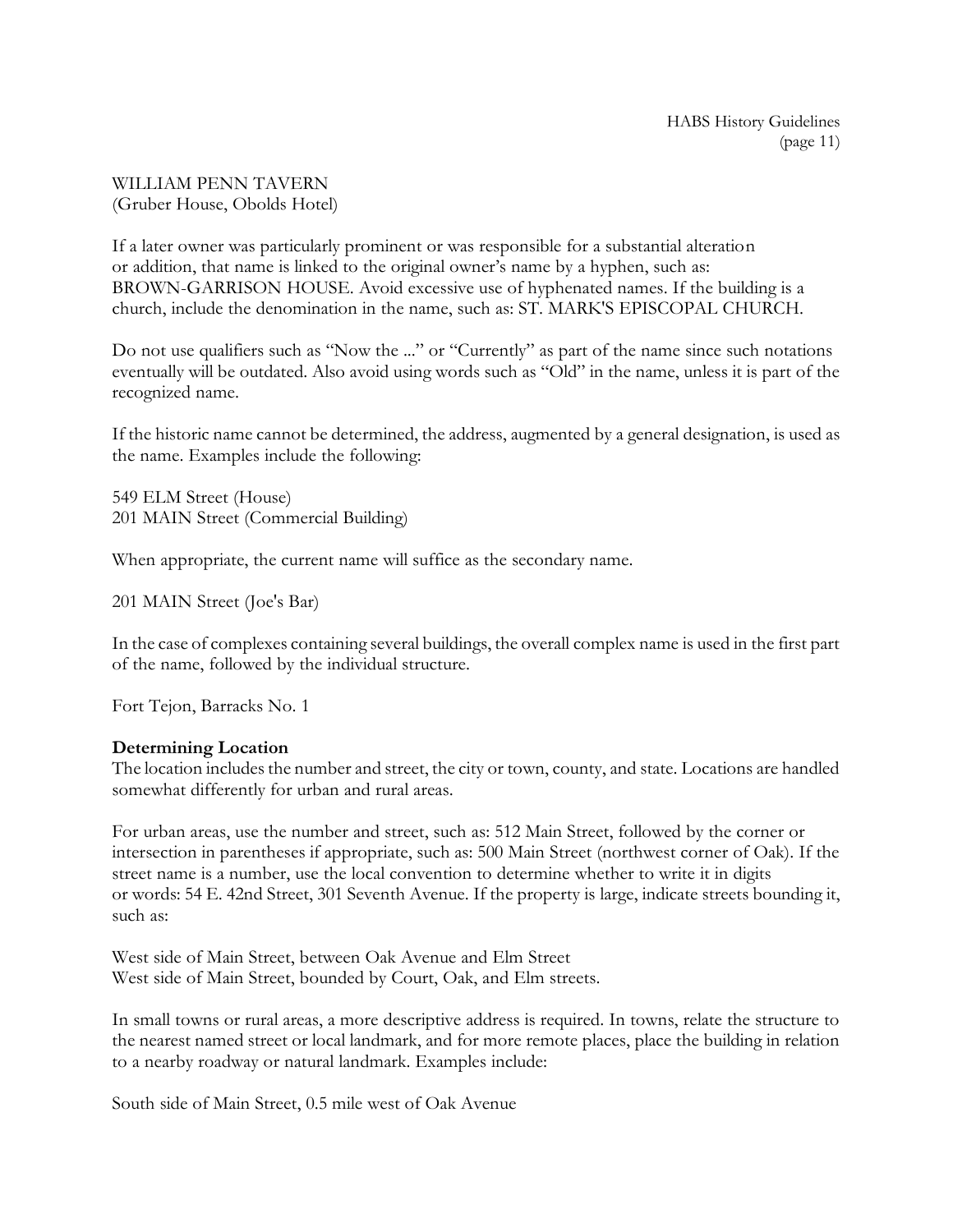East side of Main Street, 0.7 mile north of Ridge Creek 0.1 mile south of Parker Creek 0.5 mile north of State Route 662 2.5 miles east of intersection with County Road 4

or locate them within one-tenth of a mile from the nearest intersection, such as: South side of U.S. Route 13, 0.3 mile east of State Route 605.

If the building or site is not located within the boundaries of a city or town, it is located in reference to the nearest city or town. Always include the word "vicinity" with the town name to clarify the location, such as: Millville vicinity. Generally, the vicinity is the nearest city or town that has a zip code. Consider local usage and custom here, but keep the vicinity in the same county as the property.

The locational data must also include a coordinate that pinpoints the structure geo-spatially. The coordinate should be expressed in decimal degrees using North American Datum 1983. If your data is not in decimal degree format, visit the FCC"s DDD MM SS and Decimal Degrees Conversions Web site: <http://www.fcc.gov/fcc-bin/convertDMS>. Alternatively if your data is in UTM format, visit West Virginia Department of Environmental Protection"s Web Lon/Lat UTM converter site: [http://gis.wvdep.org/convert/llutm\\_conus.php](http://gis.wvdep.org/convert/llutm_conus.php).

Moreover, information about the source of the coordinate should be provided. 1) identify the location of the coordinate relative to the structure; 2) indicate the date the coordinate was obtained; 3) identify the method by which the coordinate was obtained; 4) provide an estimate of the coordinates accuracy expressed in +/- meters; 5) specify the coordinates datum; and 6) indicate any restrictions on releasing the structure"s location to the public. Examples are provided below:

Examples with a GPS unit:

The Shelton House known as Rural Plains is located at latitude: -77.3472625971, longitude: 37.66055756696. The coordinate was taken near the front door, in 2004, using a GPS mapping grade unit accurate to  $+/-1$  meter after differential correction. The coordinate's datum is North American NAD 1927. Rural Plains"s location has no restriction on its release to the public.

Bennett's Mill Bridge is located at latitude: 34.60251, longitude: -50.69997. The coordinate represents the structure's northeast corner. This coordinate was obtained on February 10, 2003, using a GPS mapping grade unit accurate to  $+/-3$  meters after differential correction. The coordinate's datum is North American Datum 1983. The Bennett's Mill Bridge's location has no restriction on its release to the public.

Example from a Quad Map:

Mascot Roller Mills is located at latitude: 40.06281, longitude: -76.1573. The coordinate represents the main entrance point of the mill house. This coordinate was obtained on April 2, 1996 by plotting its location on the 1:24000 Leola, PA USGS Topographic Quadrangle Map. The accuracy of the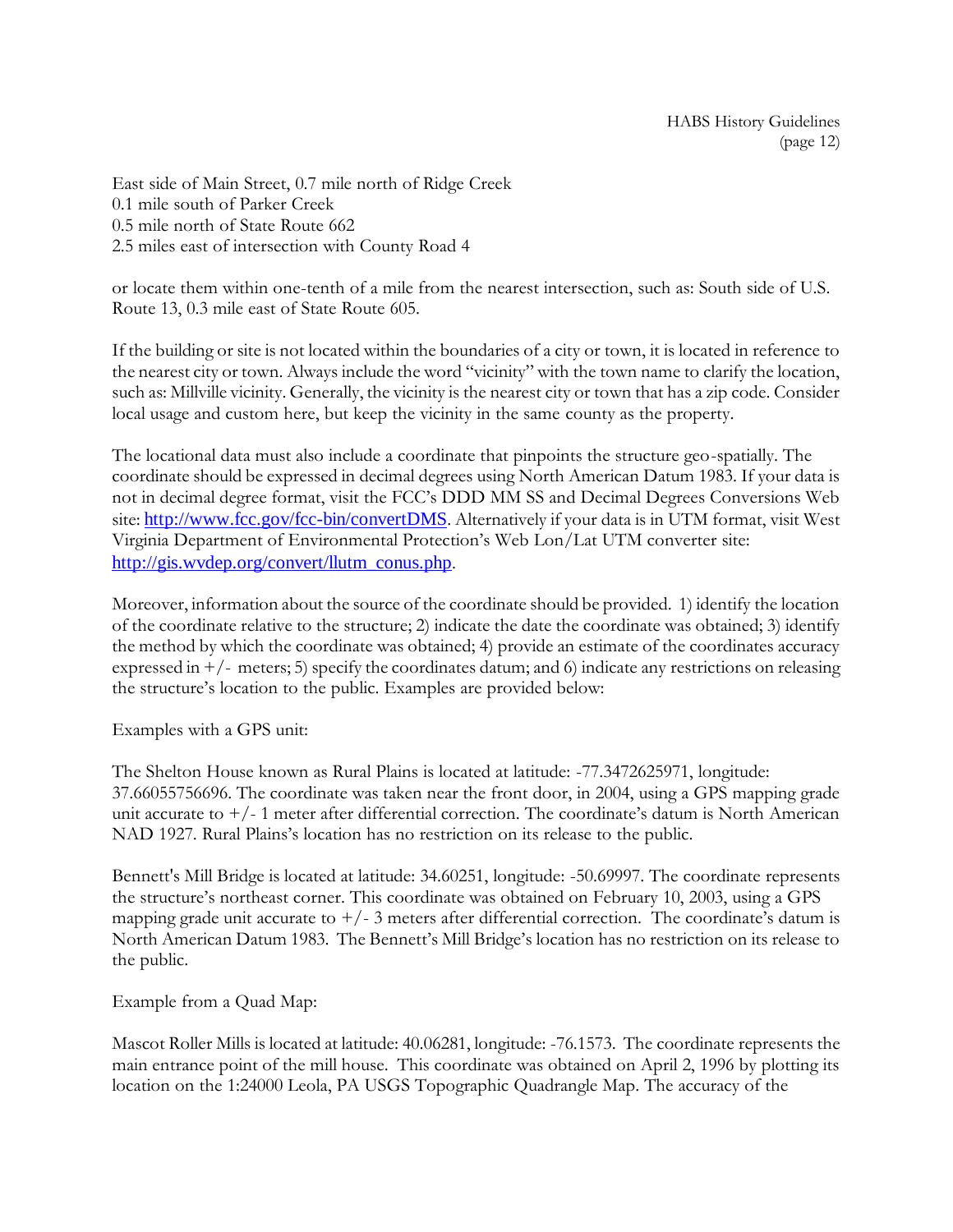HABS History Guidelines (page 13)

coordinate is  $+/- 12$  meters. The coordinate's datum is North American Datum 1983. Mascot Roller Mills"s location is restricted pending concurrence of the owner to release its location to the public.

(Note the accuracy of the 1:24 quad map will always be  $+/- 12$  meters).

Example from UTM Conversion:

The Badin Roque House is located at latitude: 31.5999961, longitude: -92.9728556. The coordinate was obtained in 1979 and the datum is North American Datum 1983. The Badin Roque House's location has no restriction on its release to the public.

(Note the date the UTM reference was obtained, rather than the date of the conversion).

If the release of the locational data is restricted, submit the coordinate information for entry into the HABS database along with the documentation, however, it must not appear in the final report for the Library of Congress's website.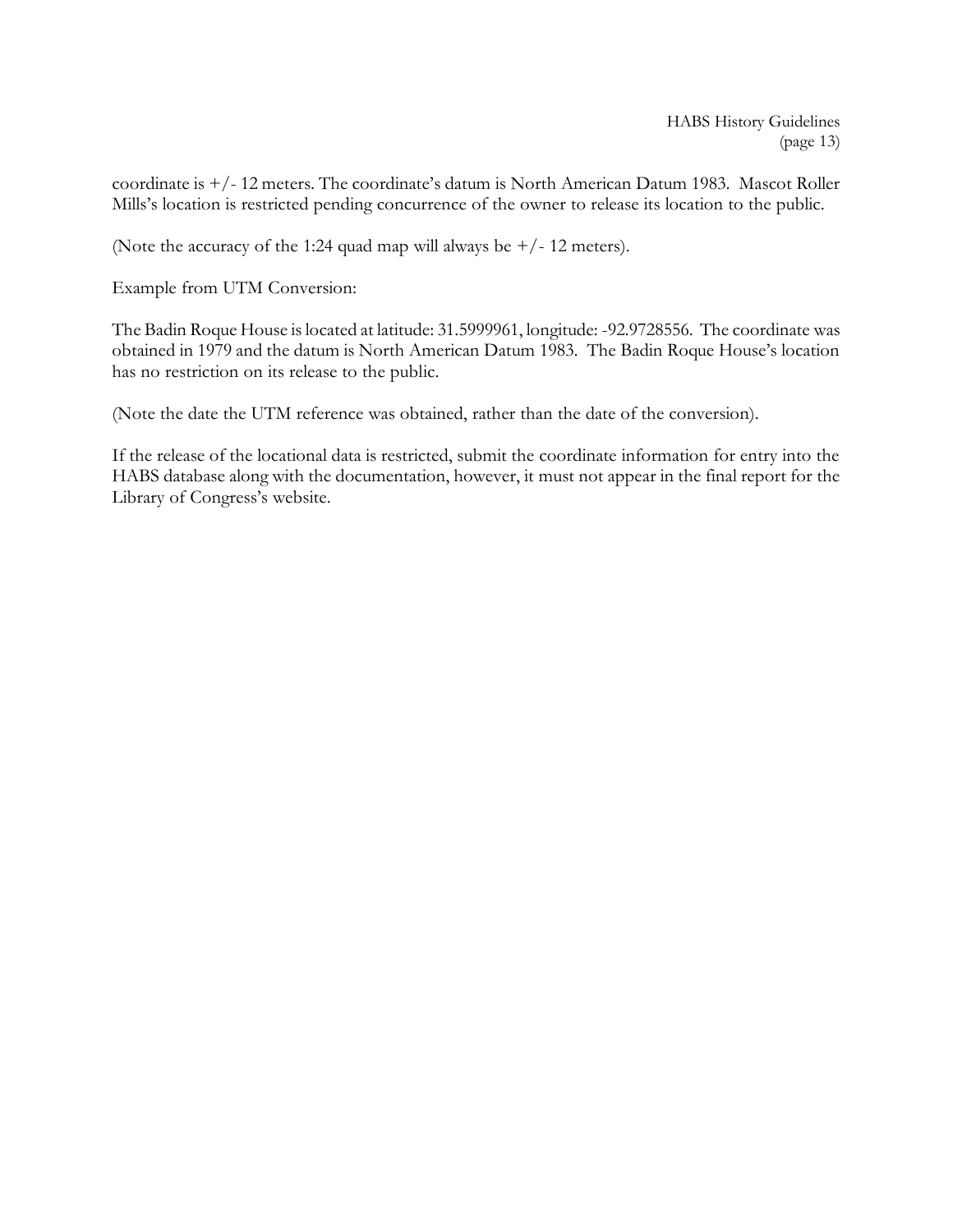## **Appendix B. Spelling, Grammar and Punctuation Notes**

#### **Spelling, Single word**

beehive (oven) beltcourse, stringcourse courthouse gristmill, sawmill hoodmolds jerkinhead (roof) latticework

# Neoclassical, *not* neoclassical, Neo-classical powerhouse, BUT power plant sidelights whitewash wraparound porch

#### **Spelling, two words**

row house meeting house bell tower

concrete block, concrete-block base main line water table

### **Spelling, clarifications**

facade vs. elevation

a facade is the wall of a building, usually the front; an elevation is a drawing of a wall

interior vs. inside; exterior vs. outside

interior and exterior connote defined boundaries, while the others are nonspecific

## storefront

the first-floor of a commercial structure, *not* the entire front facade

### cinder block vs. concrete block

*cinder* block is made with a lightweight cinder aggregate and is widely used for interior partitions; *concrete* block is heavier, stronger and used in structural walls

#### concrete vs. cement

cement is the dry mix to which water et al. are added to in the making of concrete

### lath vs. lathe

*lath* is a strip of wood used as the groundwork for plaster, as applied to walls (plural: laths); a *lathe* is a machine tool for shaping circular pieces of wood or metal

#### wood vs. wooden

*wood* is wood; *wooden* may be hard, durable, and stiff like wood, but it is not necessarily wood (this principle also applies to oak vs. oaken, etc.)

glazing, lights, panes, sash, windows, fenestration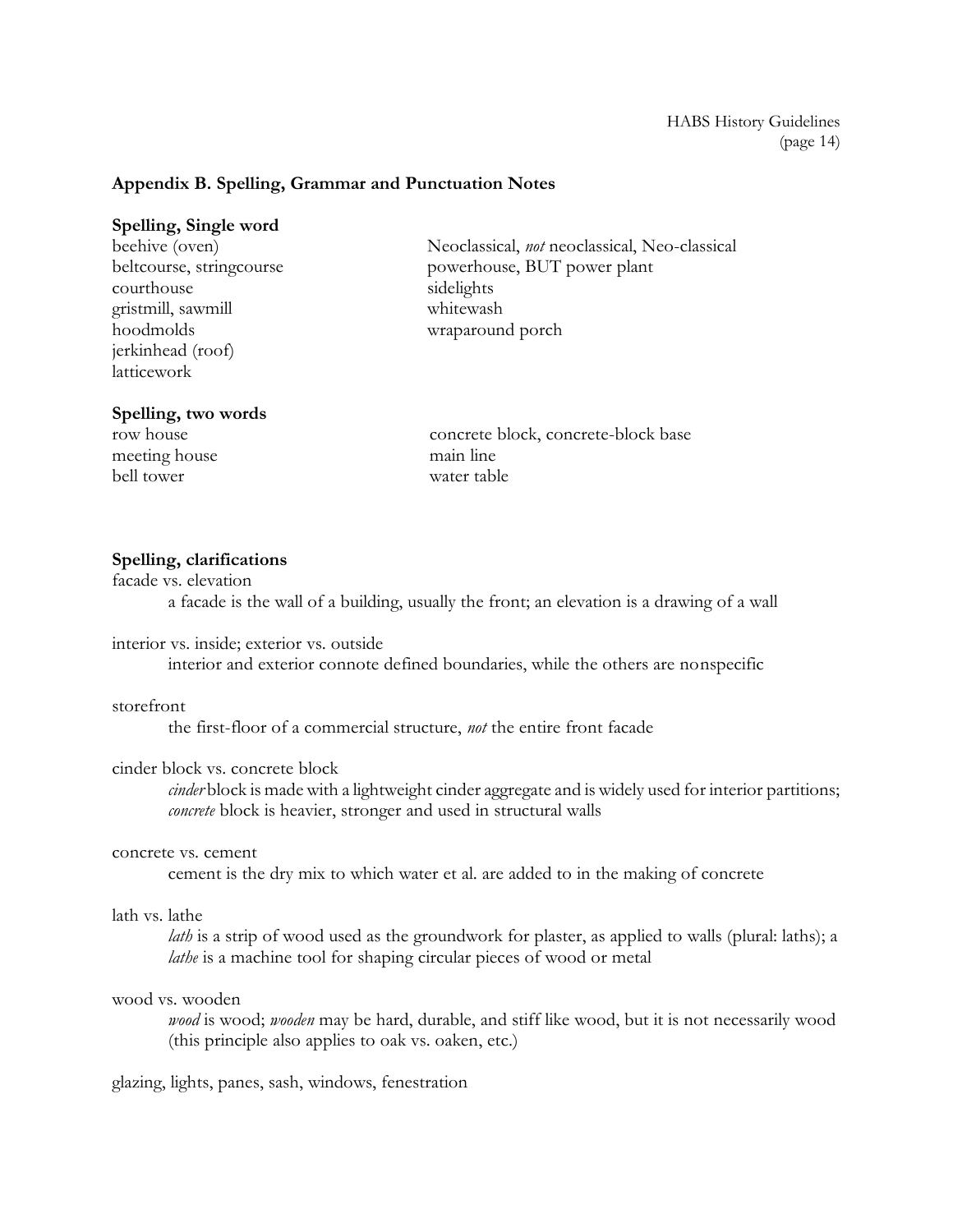windows can be described in general as glazing; units of windows glass before installation are panes, once installed, glazing unit are lights, *not* panes; lights grouped into a frame are called sash; fenestration indicates a number and arrangement of window openings in a facade

#### L-plan vs. ell

buildings take the form of T-plans, H-plans, and L-plans for their resemblance to those letters; an "ell" is the wing or block, usually a rear add-on, that is the three dimensional version of the wing indicated on the L-plan

#### mantel vs. mantle

a *mantel* is the structural support above and the finish around a fireplace; a mantle is an outer wall or casing composed of a separate material than the core apparatus, as in a blast furnace, **and** it is the feature on a gaslight from which the flame emerges

#### molding vs. moulding

in England, carved mouldings are commonplace, but in America, they are moldings

### historic vs. historical

*historic* is the adjective used to denote something that is old and presumably important, i.e., historic preservation, historic building fabric; *historical* is the adjective used when the subject relates to history, such as historical society, historically significant house

### **Grammar and Punctuation Notes**

While the standard reference guide used by HABS is the *Chicago Manual of Style*, there are some exceptions that are particular to architectural and engineering history. Listed below are established HABS conventions.

### **Years**

1930s, "30s

*not* Thirties, and *never* 1930"s using an apostrophe

1850-60, 1850-1940

do *not* repeat the century unless it changes; always include the decade, ie., 1850-57, rather than 1850-7.

first quarter of the nineteenth century *not* first quarter of the 1800s

### spring 1888, December 1900

do *not* use a comma before the year, as in "spring, 1888" or "December, 1900"; do not capitalize the season, or state as "summer of 1969"

# **Dates**

July 4, 1776, was a great day, or 4 July 1776 either is acceptable; note comma after the year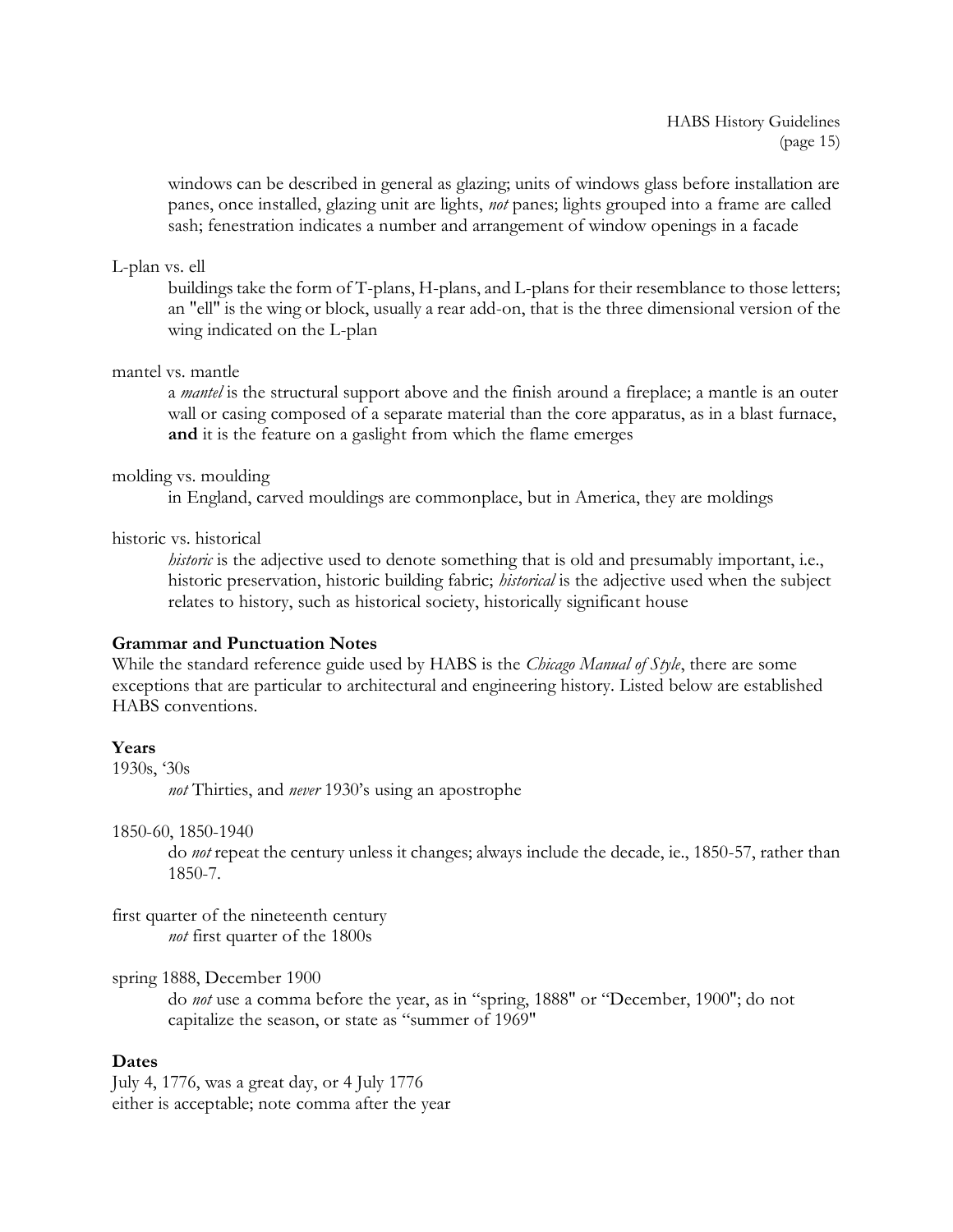ca. 1850 *not* c. or circa written out

## **Numbers and numerals**

All numbers from one to ninety-nine are written out, while 100 and above are cited as numerals, *except* in the case of ages, street numbers, dimensions, and millions.

## For example:

"In 1850-60, an estimated forty-seven miners traveled more than 650 miles across the western states. Many did not live past the age of 40, although one 89-year-old man lived into the twentieth century. He lived at 37 Gold Rush Ave. The frame dwelling was a 10'-4" x 12'-0" space and cost only \$577.00 when the old man bought it in December 1898, yet legend says he was worth \$2 million."

## **centuries**

the nineteenth century, but nineteenth-century dogma *not* 19th century or 18th-c

## **percent**

0.7 percent, 50 percent always use numerals, and spell out "percent" unless in a chart or graph when % may be used

### **money**

\$5.87, \$24.00, \$24.25, \$234.98, 1 cent, 10 cents, 99 cents. *do not* write out dollars; use numerals, except in the case of millions or larger (\$5.87 million)

# **dimensions**

measurements and dimensions are *never* written out; they always appear as numerals, and feet or inches are always indicated using technical symbols, with two types of exceptions.

For example: "Two families live at 333 Third St., which is the historic town lot No. 146. The Byrnes live on the first floor, where the bedroom is 12'-6" x 9'-0", the bathroom is 5'-0" x 4'-0"-3/4", and the kitchen is only about 8' square. The second-story space has been remodeled into two equal-sized 12'-0"-wide rooms with four large windows that measure nearly 5' tall."

20'-6" x 18'-0", 6'-3-1/2", 2" x 4", 9'3/4" use a lowercase x, *not* "by" use apostrophes and quotation marks for feet and inches respectively hyphenate all feet and inches numerals, and any fractions indicate an even measurement with -0" if known to be exact

**Note:** When punctuating dimensions, commas fall outside the inches/feet marks as in "the planks measured . . . 10'-6", 5'-2-1/3", and 2'-0"."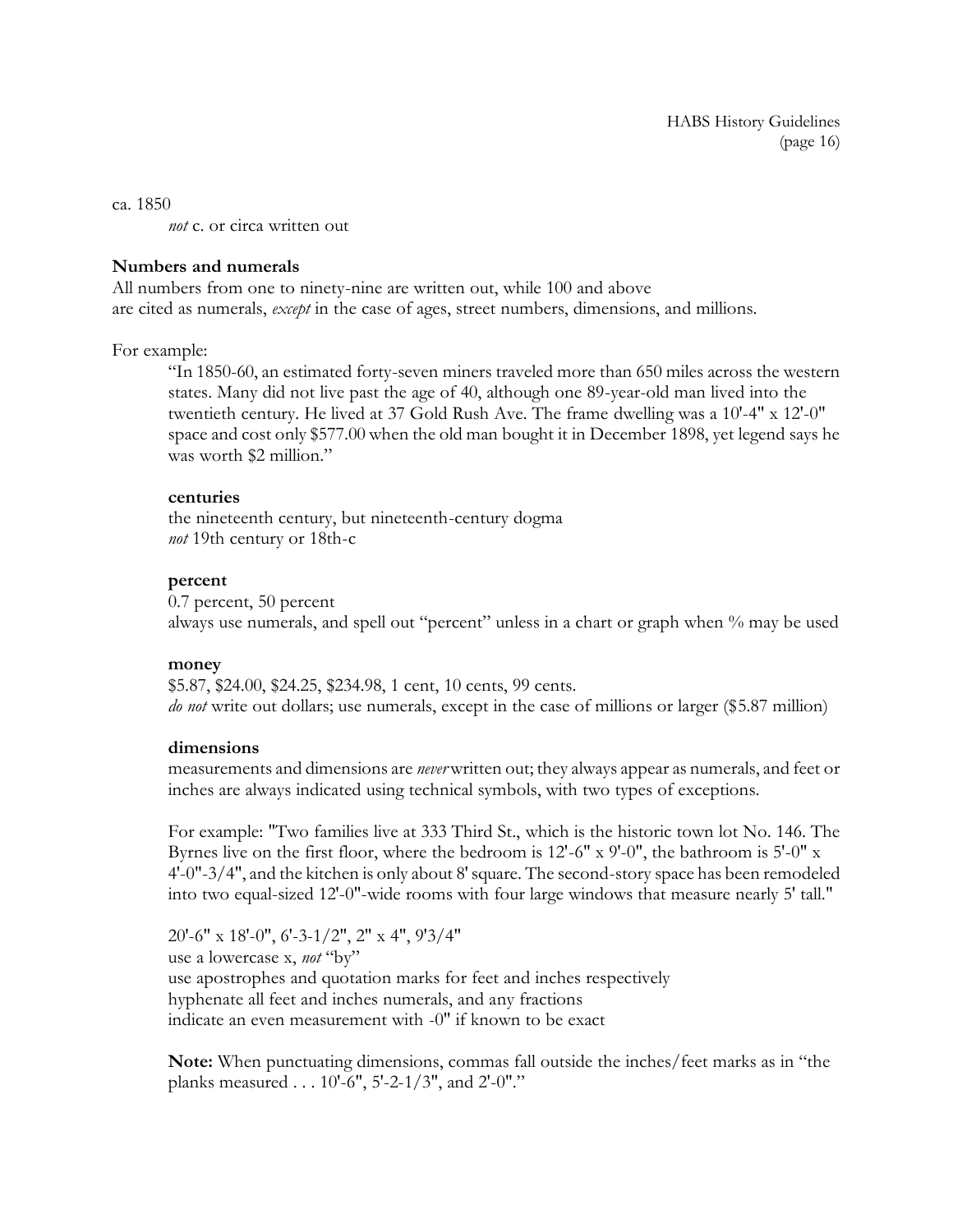## **Exceptions**

1. 10 cubic feet and 10 square feet, *not* 10 cubic'

2. approximate measurements do not require the -0", i.e., "The three commercial buildings are about 20' wide and 40' deep."

### **Streets and addresses**

222 Packard St.

capitalize and abbreviate street, avenue, boulevard, etc., but *not* short items such as road or lane, when the number prefaces the street name

Sam lived on Packard Street.

write out and capitalize street when no number is given

It is at the intersection of Packard and Mills streets.

when two proper names (also true of companies, rivers, etc.) are listed, do *not* capitalize street

The houses surveyed are No. 15 and No. 27 Mill Street.

The deed cites lot No. 146.

"number(s)" is always capitalized and abbreviated as "No." or "Nos."

Interstate 66 , U.S. 30 or Route 30

write out and capitalize "interstate" on first reference; subsequent references are abbreviated, such as: I-66

### **Towns**

Omaha, Nebraska, is a lovely town. note comma after the state

### **Abbreviations and Acronyms**

U.S. government, U.S. Department of the Interior, U.S. exports. write out "United States" when it is the noun, but *not* when it is an adjective; *do not* place a space between U. and S.

Technical abbreviations and acronyms

do not abbreviate technical terms unless spelled out at the first reference, such as revolutions per minute (rpm) or horsepower (hp); similarly for acronyms, write out the complete name on first reference, putting the proper name"s acronym in parentheses afterward; thereafter use the acronym only

For example: The U.S. Department of Agriculture (USDA) and Society of Architectural Historians (SAH) have an agreement to study historic barns in the United States, but the SAH is unsure of the USDA"s commitment.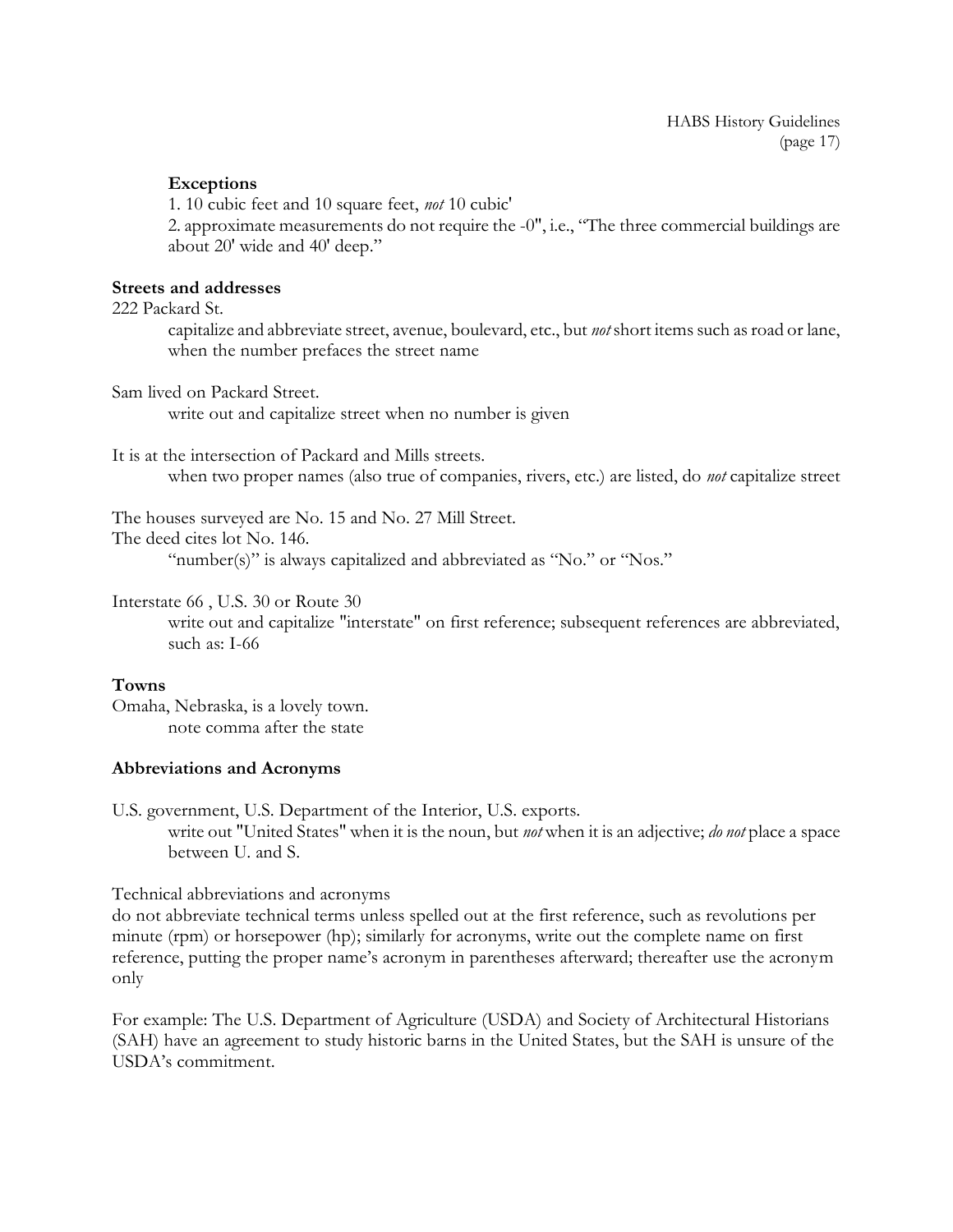### **Hyphenations**

many phrases are clarified when augmented by a hyphen; the following architectural terminology is clarified by employing the general rules of hyphenation:

- 1. in general, hyphenate an adjectival construction, one that which precedes the subject
- 2. in general, do *not* hyphenate an "ly" word, including "federally"
- 3. do *not* hyphenate "late" or "early" before a century

one-over-one-light double-hung sash write out the numbers, *not* 1/1 double-hung sash

bird"s-eye view, bull"s-eye window

load-bearing brick wall; but the brick wall is load bearing

stained-glass windows; but the windows contain stained glass

side-hall and center-hall plans; but the house has a center hall

third-floor window, but the window is on the third floor

rough-cut stone

five- and seven-course bond; but American bond is laid in five or seven courses

single-family and multi-family dwelling

gable-end chimney; but the chimney is on the gable end

side-gable roof

canal-era, Civil War-era structure *not* Civil-War-era

bead-and-reel molding; the molding motif is bead and reel

standing-seam (metal roof)

nineteenth-century lighthouse

#### Palladian-style, . . . a Mission-style roofline

append "-style" to an established architectural term if your subject is reminiscent of the original but not an example of the actual model; this is not to be confused with proper names such as International Style, which take capital letters and would *not* be hyphenated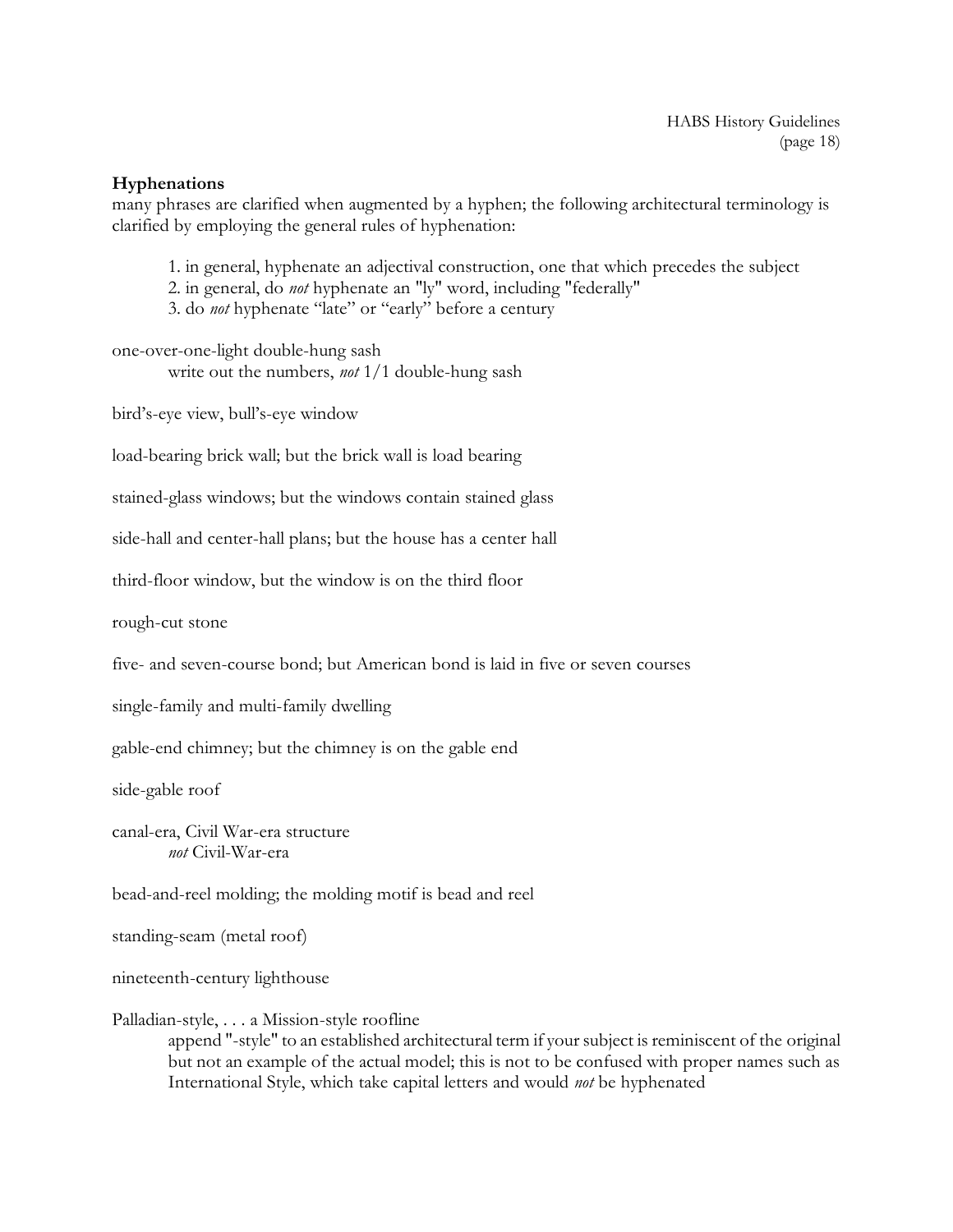### **Appendix C. Copyright Release Form**

## **RELEASE AND ASSIGNMENT**

I, \_\_\_\_\_\_\_\_\_\_\_\_\_\_\_\_\_\_\_\_, am the owner, or am authorized to act on behalf of the owner, of the materials described below including but not limited to copyright therein, that the National Park Service has requested to use, reproduce and make available as public domain materials at the Library of Congress as part of the Historic American Buildings Survey/Historic American Engineering Record collections. (If not the sole copyright owner, please specify in the space below any additional permissions needed, if any, to grant these rights.) I hereby transfer and assign to the National Park Service any and all rights including but not limited to copyrights in the materials specified below.

**Survey Number:** HABS No. \_\_\_\_\_\_\_\_\_\_\_\_\_

**Types of Materials** (please check all that apply)**:**

Photographs \_\_\_\_\_ Illustrations \_\_\_\_\_ Textual materials \_\_\_\_\_ Oral History/Interviews \_\_\_\_\_ Audiotape \_\_\_\_\_ Videotape \_\_\_\_\_ Other (describe) \_\_\_\_\_\_\_\_\_\_\_\_\_\_

**Detailed Description of Materials** (attach additional pages if necessary)**:**

**Additional Permissions Needed, if any** (for example, copyright owner, subjects in photographs, illustrations in text):

\_\_\_\_\_\_\_\_\_\_\_\_\_\_\_\_\_\_\_\_\_\_\_\_\_\_\_\_\_\_\_\_\_\_\_\_\_\_\_\_\_\_\_\_\_\_\_\_\_\_\_\_\_\_\_\_\_\_\_\_\_\_\_\_\_\_\_\_\_\_\_\_\_\_\_\_\_\_

\_\_\_\_\_\_\_\_\_\_\_\_\_\_\_\_\_\_\_\_\_\_\_\_\_\_\_\_\_\_\_\_\_\_\_\_\_\_\_\_\_\_\_\_\_\_\_\_\_\_\_\_\_\_\_\_\_\_\_\_\_\_\_\_\_\_\_\_\_\_\_\_\_\_\_\_\_\_ \_\_\_\_\_\_\_\_\_\_\_\_\_\_\_\_\_\_\_\_\_\_\_\_\_\_\_\_\_\_\_\_\_\_\_\_\_\_\_\_\_\_\_\_\_\_\_\_\_\_\_\_\_\_\_\_\_\_\_\_\_\_\_\_\_\_\_\_\_\_\_\_\_\_\_\_\_\_ \_\_\_\_\_\_\_\_\_\_\_\_\_\_\_\_\_\_\_\_\_\_\_\_\_\_\_\_\_\_\_\_\_\_\_\_\_\_\_\_\_\_\_\_\_\_\_\_\_\_\_\_\_\_\_\_\_\_\_\_\_\_\_\_\_\_\_\_\_\_\_\_\_\_\_\_\_\_

**Disposition of Materials After Use** (please check one): \_\_\_\_\_\_ Return to owner

\_\_\_\_\_\_\_\_\_\_\_\_\_\_\_\_\_\_\_\_\_\_\_\_\_\_\_\_\_ \_\_\_\_\_\_\_\_\_\_\_\_\_\_\_\_\_\_\_

\_\_\_\_ May be retained

Name (please print) Signature Date

\_\_\_\_\_\_\_\_\_\_\_\_\_\_\_\_\_\_\_\_\_\_\_\_\_\_\_\_\_ \_\_\_\_\_\_\_\_\_\_\_\_\_\_\_\_\_\_\_\_\_\_\_\_ \_\_\_\_\_\_\_\_\_\_\_

Address Telephone Number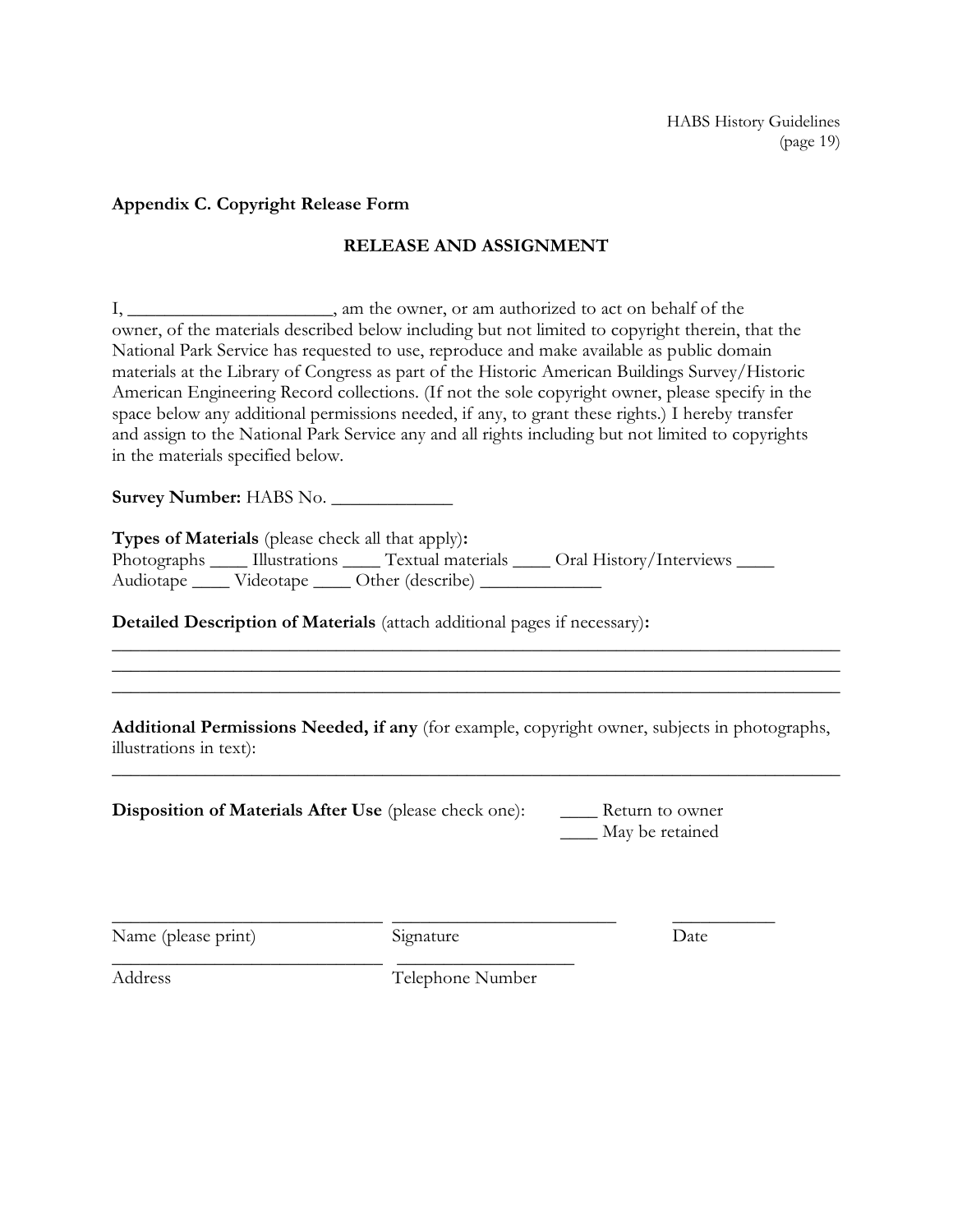# **Appendix D**. **HABS Outline Format "at a glance"**

HISTORIC AMERICAN BUILDINGS SURVEY NAME OF STRUCTURE (Secondary Name) HABS No.

Location:

Present Owner/Occupant:

Present Use:

Significance:

Historian(s):

Project Information:

#### PART I. HISTORICAL INFORMATION

A. Physical History:

- 1. Date of erection:
- 2. Architect:
- 3. Original and subsequent owners, occupants, uses:
- 4. Builder, contractor, suppliers:
- 5. Original plans and construction:
- 6. Alterations and additions:

B. Historical Context:

#### PART II. ARCHITECTURAL INFORMATION

A. General Statement:

1. Architectural character:

- 2. Condition of fabric:
- B. Description of Exterior:
- 1. Overall dimensions:
- 2. Foundations:
- 3. Walls:
- 4. Structural system, framing:
- 5. Porches, stoops, balconies, bulkheads:
- 6. Chimneys:
- 7. Openings:
	- a. Doorways and doors:

b. Windows and shutters:

## 8. Roof:

- a. Shape, covering:
- b. Cornice, eaves:
- c. Dormers, cupolas, towers:

C. Description of Interior:

- 1. Floor plans:
- 2. Stairways:
- 3. Flooring:
- 4. Wall and ceiling finish:
- 5. Openings: a. Doorways and doors: b. Windows: 6. Decorative features and trim:
	-
- 7. Hardware:
- 8. Mechanical equipment:
	- a. Heating, air conditioning, ventilation:
	- b. Lighting:
	- c. Plumbing:
	- d. Use any appropriate heading:

D. Site:

- 1. Historic landscape design:
- 2. Outbuildings:

#### PART III. SOURCES OF INFORMATION

A. Architectural drawings: B. Early Views: C. Interviews: D. Selected Sources: E. Likely Sources Not Yet Investigated: F. Supplemental Material:

**Formatting Note***:*  Include a heading (right justified) at the top of every page after the first:

NAME OF STRUCTURE HABS No. XX-### (Page #)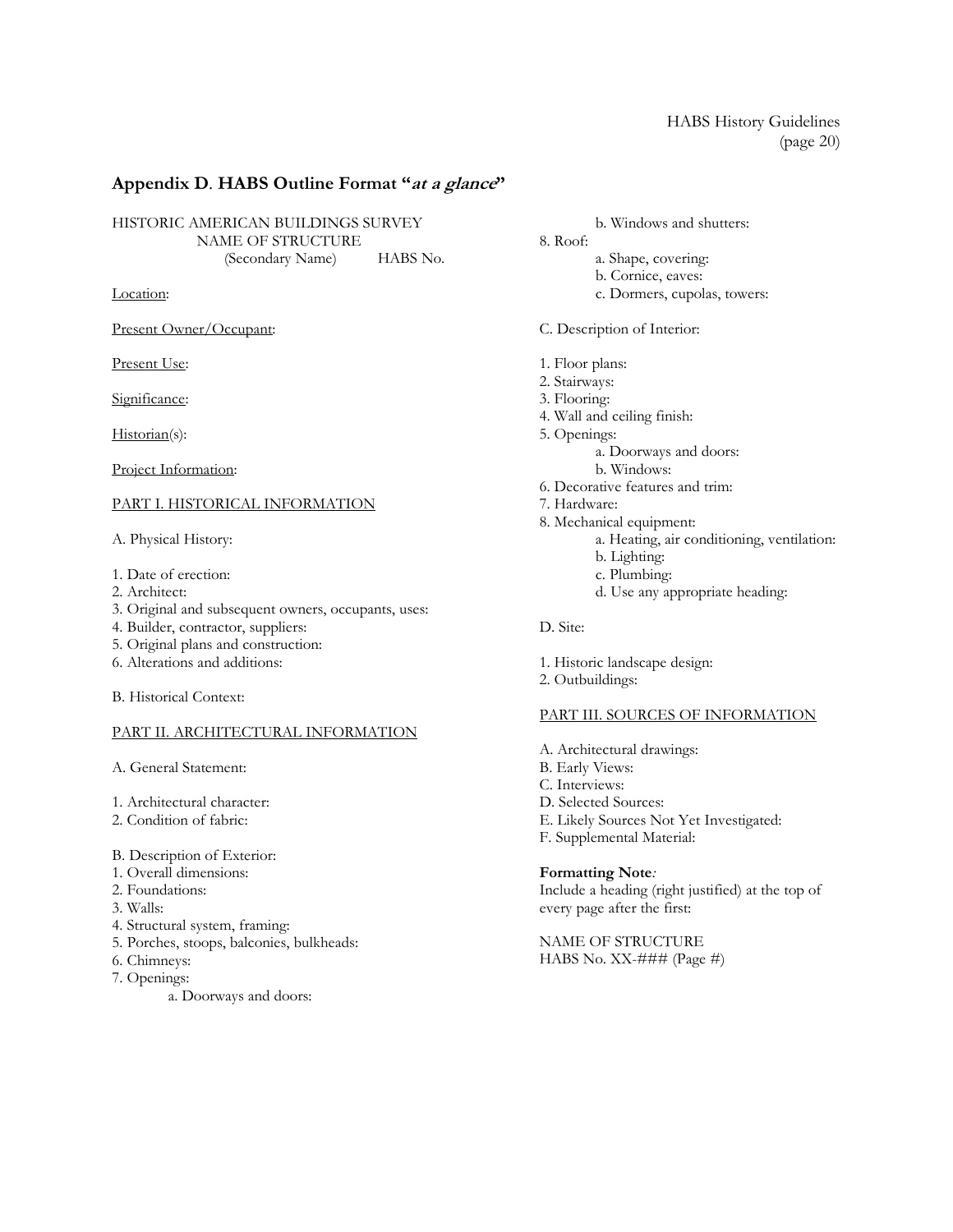# **Appendix E. Sample (Completed) Survey Forms**

## **Quaker Meeting House Survey Form**

### **FRIENDS MEETING HOUSE SURVEY**

Name: Merion Friends Meeting House

Location: 615 Montgomery Avenue, Merion Station, Montgomery County, PA; faces south.

Construction date: ca. 1695-1714.

Building plan/configuration: unusual T-Plan.

Building materials: stuccoed stone; Wissahickon schist.

Architectural Description: one-and-a-half story, T-plan structure with the base of the T (entry front) being three bays (east to west) by one (north to south) bay (east bay in-filled), and the top of the T being two (east to west) bays by two (north to south) bays; cross gable roof with pent in gable ends; front entry at base of T, with entries at east and west ends; windowless stone privies project from northeast and northwest corners.

\*Windows: 8/12 set in slightly recessed arch, with the exception of the north rear wall (where they are set higher); paneled shutters.

\*Doorway/doors: central, double door with gabled entry porch at south end; doorways with unsupported hoods at east and west ends toward south.

\*Roof: cross gable, shake with pents in gable ends (broken at south to accommodate gable window).

\*Dimensions: south (front) section: 26' 3 1/4" (east to west) x 20' (north to south); north section, to rear: 40'8" (east to west)  $x 26' 7 \frac{1}{2}$ " (north to south).

Interior plan/significant features: wainscoting; historically, a school room was located in second story of south wing; mostly unfinished interior.

\*Partition: runs east-west, paneled partitions come up from floor and down from ceiling to meet, with double doorway to center.

\*Balcony/gallery: runs east-west over rear half of main meeting room; partitions, hinged from top, close off gallery; cantilevers at an angle and is supported by two columns; gallery is stepped - four tiers; stairways at southeast and southwest corners; entrance to school room along back wall toward east; boxed winder stairway at either end of gallery.

\*Facing bench/stand: along north wall, one tier, two rows of facing benches.

Structural systems/framing: load-bearing masonry walls; main block's roof structure employs heavy, bent principal rafters supporting butt purlins and joined by collar beams; roof structure visible from first floor until 1829.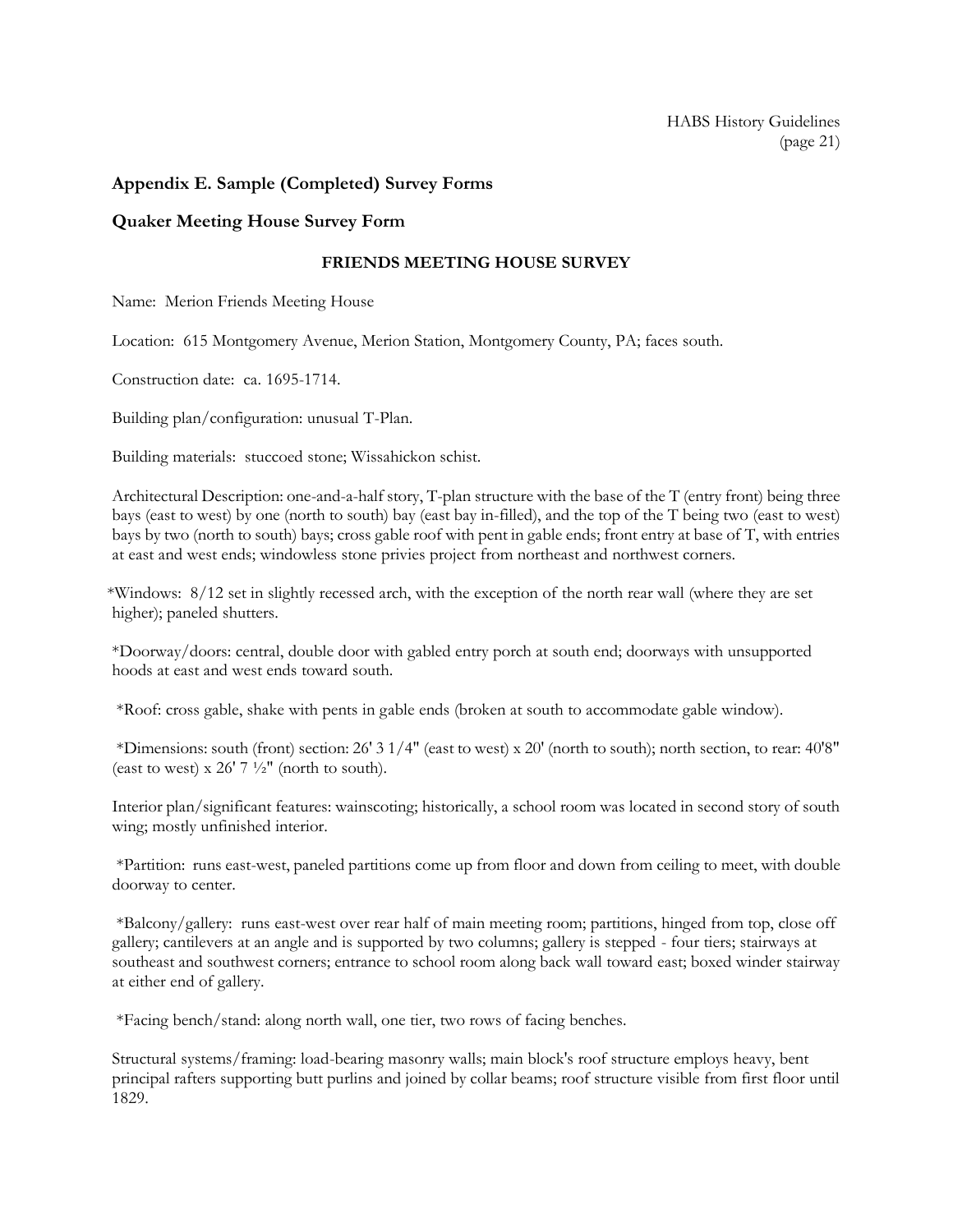HABS History Guidelines (page 22)

Outbuildings/cemetery/school: two wood-frame carriage/horse sheds, one L-plan at the southeast entry gate, another to the west near gate; cemetery to the southeast (and receiving tomb against building at southeast crux of the T); the opposing corner was formerly the site of a privy; school building located east of meeting house along Montgomery Avenue.

Hicksite/Orthodox counterpart:

Historical Notes: Set up in 1683 by the Philadelphia Monthly Meeting after serving as an indulged meeting since 1682. The first meetings were held in the homes of members. The current structure was begun ca. 1695 and completed in 1714. The oldest meeting house in the Delaware Valley, the unusual T-plan reflects the lack of prescribed standards for meeting house design indicative of the earliest meeting houses.

Historian/date: A. Wunsch & C. Lavoie, Spring 1997

### **Philadelphia Carnegie Library Survey Form**

#### **PHILADELPHIA CARNEGIE LIBRARY SURVEY**

Name: Thomas Holmes Branch of the Free Library of Philadelphia

Location/orientation: 7810 Frankford Avenue; faces south

Construction date/source: 1906, date stone & plaques in entry vestibule

Architect: Sterns & Castor; H.W. Castor

Contractor/builder: William R. Dougherty

Building configuration/plan type: T-plan

Building materials: Brick in a running bond with belt course; stone cap on water table, stone sills and cornice.

Architectural Style: Beaux Arts

Architectural Description: Single story on raised basement, three bays across by two bays deep, perpendicular rear wing, four-bay-by-one-bay, to create T-shaped configuration; entry pavilion/vestibule with a classically inspired frontispiece columns support a stone entablature inscribed with "Thomas Holmes Branch." Tripartite windows with brick spandrels; dentiled stone cornice, stone frieze below corbelled brick beltcourse. The wall terminates in a parapet roof line; rear T has a gabled roof with a parapet and flanking interior chimneys.

Windows: The typical window is tripartite, one-over-one-light sash, brick jack arch with stone keystone, coved stone sill supported by brackets; decorative spandrels. Basement windows have round-arched brick lintels.

Doorway/doors: Front entry, paired (modern) glass doors, fixed light above; side entry in the crux of the main block and rear T, with "Lecture Room" inscribed.

Roof: Flat roof, with skylight, behind a brick parapet; rear wing has a gable roof with parapet.